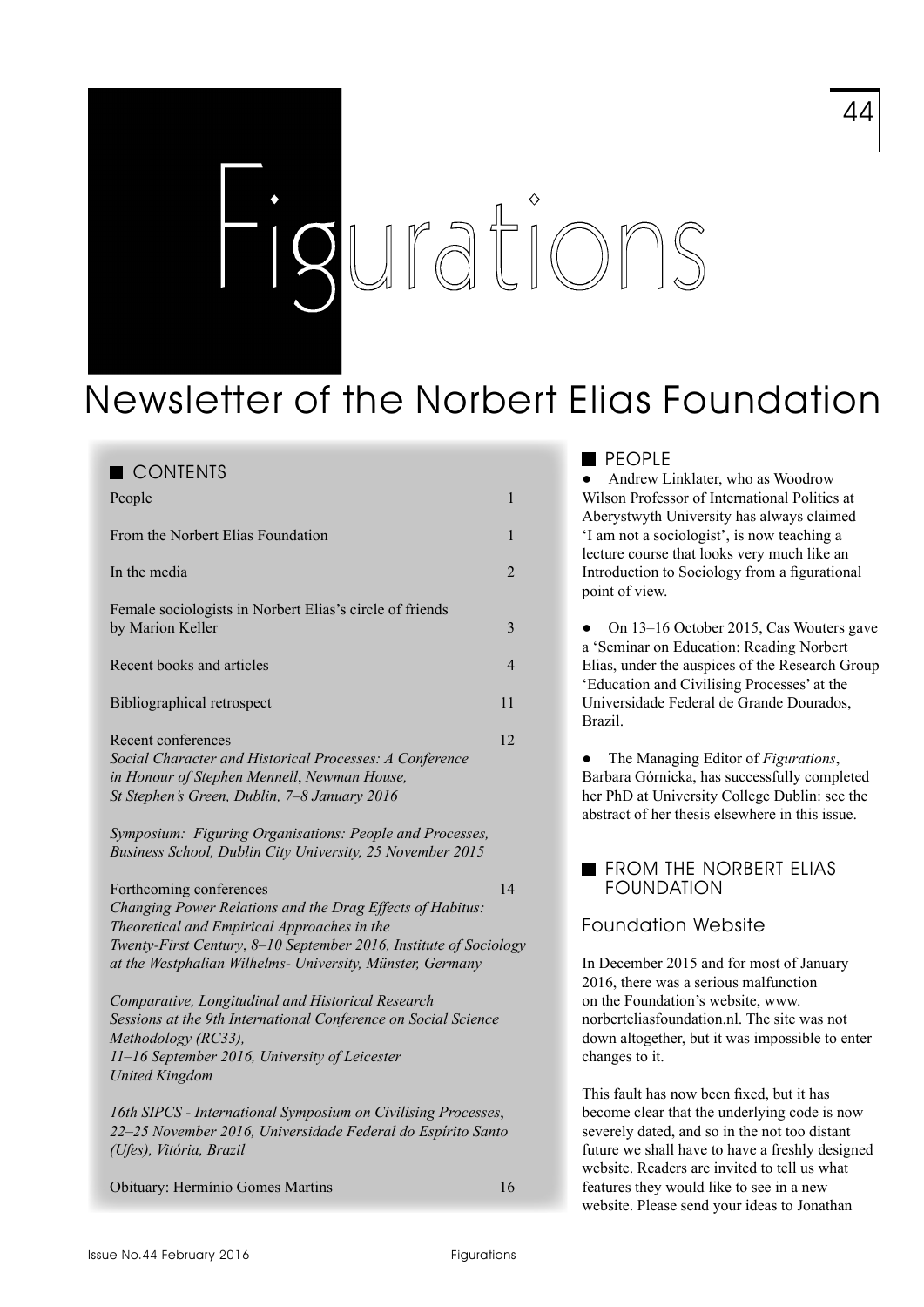Fletcher (jonathan@1052amsterdam. com), who has offered to collate suggestions for us.

# Human Figurations

Dr Barbara Górnicka has succeeded Clare Spencer as Administrator of *Human Figurations*, the online journal sponsored by the Foundation. Her email address in this capacity is admhumfigs@gmail.com.

Book reviews: *Human Figurations* has adopted a new policy towards book reviews. In view of the difficulty of extracting reviews from reviewers to whom copies of books have been sent, it has been decided that in future the journal will instead rely on receiving expressions of interest from potential reviewers. So, if you would like to review a book for the journal, please contact the Reviews Editor, Paddy Dolan, at paddy.dolan@dit.ie and he will request a review copy from the publisher for you.

# **IN THE MEDIA**

*Frankfurter Allgemeine Zeitschrift* published two articles concerning Elias.

The first, on 27 July 2015, was by Wolfgang Engler, who looked back to his 1988 interview with Elias, included in *Interviews and Autobiographical Reflections* (Collected Works, vol. 17). The article is entitled 'Zivilisation heißt Gegenseitigkeit: Als sich die Theorie noch nicht in Gänsefüßchen einschloss' [Civilisation is reciprocity: When theory is not in quotation marks].

The second, published on 5 January 2016, was by the celebrated German sociologist and public intellectual Wolfgang Lepenies (who, at the very beginning of what was to be a stellar career, was given the chore of shortening the draft of Elias's *Was ist Soziologie?*). In a feature under the general heading of 'Terror is barbarism, climate is civilisation', Lepenies argued that 'Our civilization has never been completed. Europe first invented Western civilization. It must prove it anew in the face of global challenges such as international terrorism and climate change.' *On the Process of Civilisation* is the bedrock of Lepenies's argument.

**BBC Radio 4** broadcast a series of four programmes on manners, past and present, on 4–7 January. Entitled *Behaving Ourselves – Mitchell on Manners*, they were introduced with wit and insight by David Mitchell. In the first episode, the value of Norbert Elias's writings was introduced by Stephen Mennell and Steven Pinker (and Cas Wouters received a mention in a later programme).

*Network: Magazine of the British Sociological Association*, 121 (Autumn 2015) contained a lengthy article by Tom Trueman, 'Copse to Corpse: how key thinkers become forgotten after their deaths', about the book *Sociological Amnesia* edited by Alex Law and Eric Royal Lybeck (see *Figurations* 43). There are lengthy quotations from Stephen Mennell's essay on Norbert Elias, who – not having been forgotten – was almost the only exception to the rule among the figures discussed in the book

**Simon Kuper,** 'Why safety now trumps freedom', *Financial Times*, Weekend Magazine, 27–28 June 2015

It's good to see Elias being cited enthusiastically in the *Financial Times*. But, when Eric Jones tipped me off about Kuper's article, from its title I drew the false conclusion that it related to world affairs. Kuper writes about the apparent decline in violent behaviour in many countries, referring not just to Elias but also to 'one disciple of Elias, the Harvard psychologist Steven Pinker' and to Manuel Eisner's data on trends in homicide. But he uses all this to infer that there has been a generational shift in Western countries from the rather wild generation of the 1960s, preoccupied with 'freedom', to 'a new type of being: the well-behaved teen'. Kuper should have read Cas Wouters!

Of course, Kuper may prove to be right. But in the technical sense in which we use the term, 'civilising processes' are slow, fluctuating and reversible – so, to echo Chou En-Lai, it is too early to say.

Kuper does argue, in a neat but over-simple dictum summarising Elias's argument, that 'States forced [people] to behave, and growing trade encouraged them to'. (Trade and markets *also force* people to do certain things – it isn't just a matter of incentives.) The point I want to make, though, is that the general safety and predictability of everyday life – a diminishing danger of suffering harm or death, whether by violence, famine, disease or whatever – plays an essential part in the development of the greater capacity for habitual self-control that we called 'civilised behaviour'. It also facilitates the growth of trade, which therefore is not an 'independent variable' but one thread in a number of intertwining long-term processes.

So how does this relate to foreign policy? Well, I would argue that the West has consistently underestimated the value of the simple calculability and safety of everyday life, mainly because its leaders take too much for granted something that – by and large – they enjoy for themselves. The other side of this coin is that they ignore (in both the English and French senses of the verb) the whole literature on the social foundations of democracy. In consequence, they choose – for other people – what they think of as 'freedom' and 'democracy' over everyday security.

To be more concrete, take the example of Syria. Yes, Assad was (before the outbreak of the civil war) a tyrant, but for most people most of the time only a moderately oppressive tyrant. One had to keep one's nose clean, but the risk of being killed or bombed out of one's home was relatively small. This is not to set him on any kind of pedestal (though reflect on the fact that it is not all that many years since he was a guest at Buckingham Palace during a state visit). It is merely to say most Syrians today, I suspect, would gladly go back to the *status quo ante*, to the lives they lived before the civil war.

It is also to point to another corollary of Elias's theory, that the unleashing – whether intended or unintended – of the kind of violence, danger and instability that we now see in the Middle East has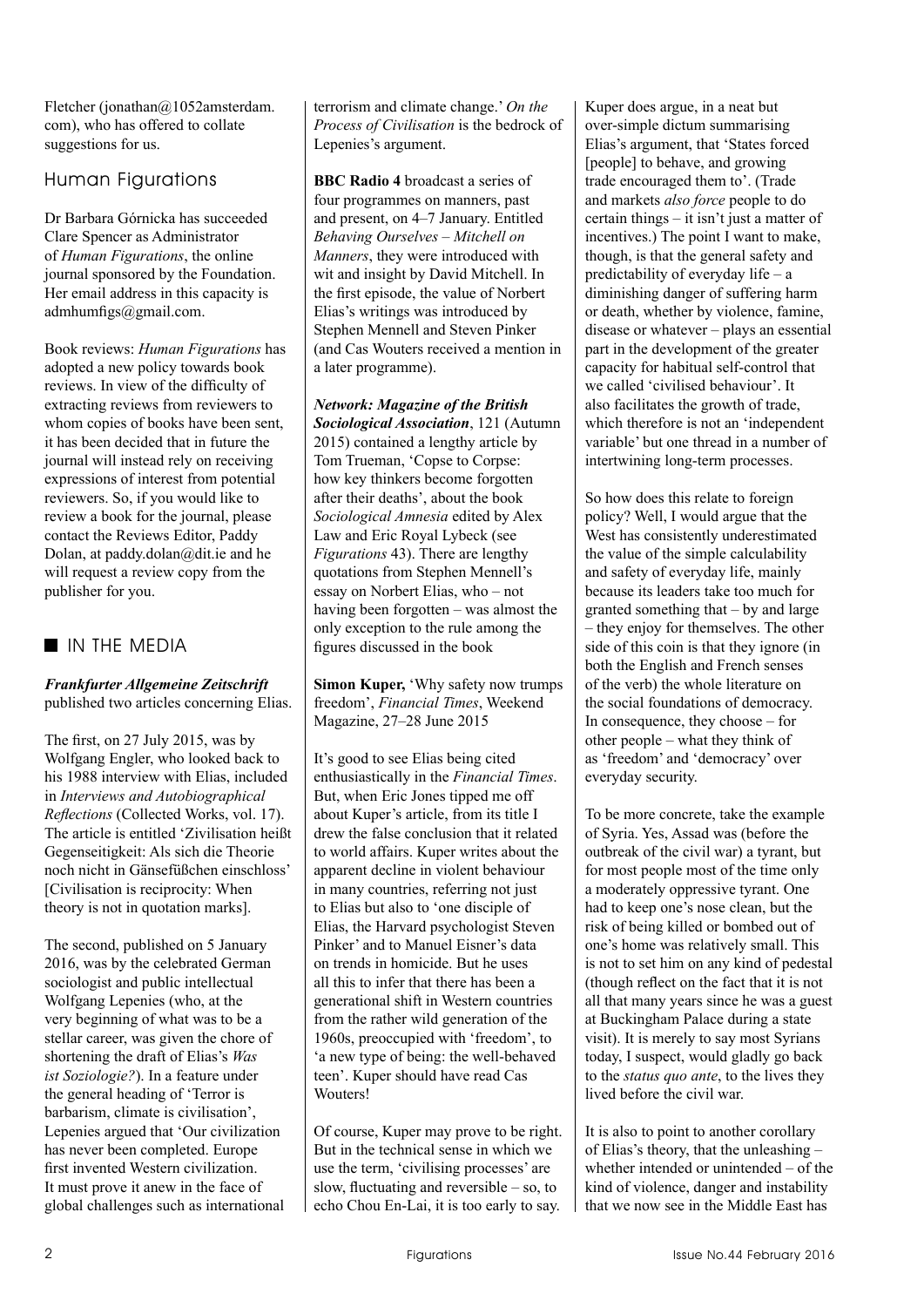precisely the consequence of generating *lower* levels of 'civilised behaviour'.

This is not to undervalue 'democracy'. As Elias notes in *Studies on the Germans*, a democratic political regime is more conducive to producing a 'civilised habitus' than a tyrannical and arbitrary one. But that is over and above the need for everyday physical safety.

*Stephen Mennell*

# **FEMALE SOCIOLOGISTS** IN NORBERT ELIAS'S CIRCLE OF FRIENDS

*Marion Keller* University of Frankfurt am Main

Hardly anything is known about the female sociologists in Norbert Elias's networks. However, it was above all Gisèle Freund and Ilse Seglow whose personal memories had a lasting effect on the image of Elias as a teacher. Therefore I decided to search for clues in the Elias papers in the Deutsches Literaturarchiv (DLA) at Marbach. The most important results of my research can be summarised under the following points.

1 The fragmentary exchange of letters preserved at the DLA regarding the female sociology students who were supervised by Norbert Elias between 1930 and 1933 at the University of Frankfurt am Main are an exciting source that has so far not received much attention. Even when the letters often had to do with everyday occurrences, such as arranging the next meeting, they nevertheless provide information about the friendships with Elias and the life of the Jewish academics who were driven out of Germany.

2 In their contributions to the Festschrift *Human Figurations* for Elias's eightieth birthday in 1977, while Ilse Seglow and Gisèle Freund did expressly mention his role as a teacher and supervisor, they did not mention that, from this, lasting friendships were formed that connected them with Elias and also each other. These were personal and intellectual

friendships, which were characterised by intermittent collaboration, mutual support and loyalty. Despite the geographical distance, the friendships lasted over half a century until the friends' deaths.

3 The preserved letters and photos document these friendships. In the inventory of the legacy of Norbert Elias, there is a copy of the well-known photo by Gisèle Freund, which shows Elias and his students and his later friends Ilse Seglow and Evelyn Anderson in the garden of Café Laumer. It is perhaps one of the photos – perhaps *the* photo) that was viewed most often, because it shows the most signs of usage.

4 Elias generally presented himself as apolitical, and he played down or kept quiet about his own active participation in the Jewish Blau–Weiss fraternity. It is therefore surprising that he repeatedly pointed out that most participants in Karl Mannheim's sociological seminar were politically left to far left, and that in February 1933 he took the membership list of the Roten Studentengruppe (RSG – 'Red Student Group') and other detrimental things out of the rooms of the Sociological Institute before the SS searched the rooms. However, he did not mention that he had close friendships with some of the active members of the RSG at that time: Gisèle Freund, Evelyn Anderson and Ilse Seglow. Like Elias, they came from the Jewish, Zionist or socialist youth movements.

5 Seglow, Anderson and Freund were expelled from studies in July 1933 because of their 'activities in the spirit of communism'. At that point in time, however, they had already fled Germany. The first stop in their life of exile was Paris, where Elias also arrived shortly thereafter. The three intensive years in Frankfurt in a highly intellectual atmosphere, the existential break in 1933, as well as the precarious living conditions during their first years in exile in Paris constitute important reference points in their letters and shared memories.

6 The first preserved letter from

Gisèle Freund to Elias in Elias's papers is from January 1936. Freund became known for her photographic portraits of writers and artists. She had matriculated at the University of Frankfurt in the winter semester of 1929–30 and completed her doctoral studies in 1935 at the Sorbonne in Paris. She later repeatedly and emphatically indicated that Elias, and not Walter Benjamin, was the intellectual 'father' of her doctoral dissertation (see Freund's essay in the 1977 Festschrift). Some of her experimental portrait shots of Elias in Paris around 1934 are preserved in the photo section of the Elias archive. Freund procured Elias a publishing opportunity in the journal of Adrienne Monnier. For the follow-up volume to her dissertation, she once again asked him for expert support. For a joint project, an illustrated book on Elias's collection of African art that Elias had planned since the middle of the 1960s, Freund took the photographs, although the volume was never realised.

7 A very close friendship connected Elias to Evelyn Anderson (née Lore Seligmann) and her sister Ilse Seglow (née Ilse Seligmann). Her son, Peter Seglow, has recently provided a vivid account of this special connection between Elias and his family (see Figurations 40). During his time in Leicester, Elias rented a room that for several years he used during his stays in London as a subtenant of Ilse and Peter Seglow.

8 Ilse Seglow was introduced by her sister to the inner circle around Mannheim and Elias in 1931 (see Seglow in the 1977 Festschrift). On Elias's recommendation, the former actress began a dissertation on the structure of the theatrical profession in Germany, but was not able to finish it after 1933. Nor was her attempt in the early1980s to have her doctorate recognised at the University of Frankfurt was successful. Seglow supported Elias during his imprisonment as an 'enemy alien' on the Isle of Man. She endeavoured to secure his release through Richard Löwenthal (Rix) and Franz Borkenau, and she sent him food and books. Today Seglow is recognised as a pioneer of Group Analysis, and in the 1970s she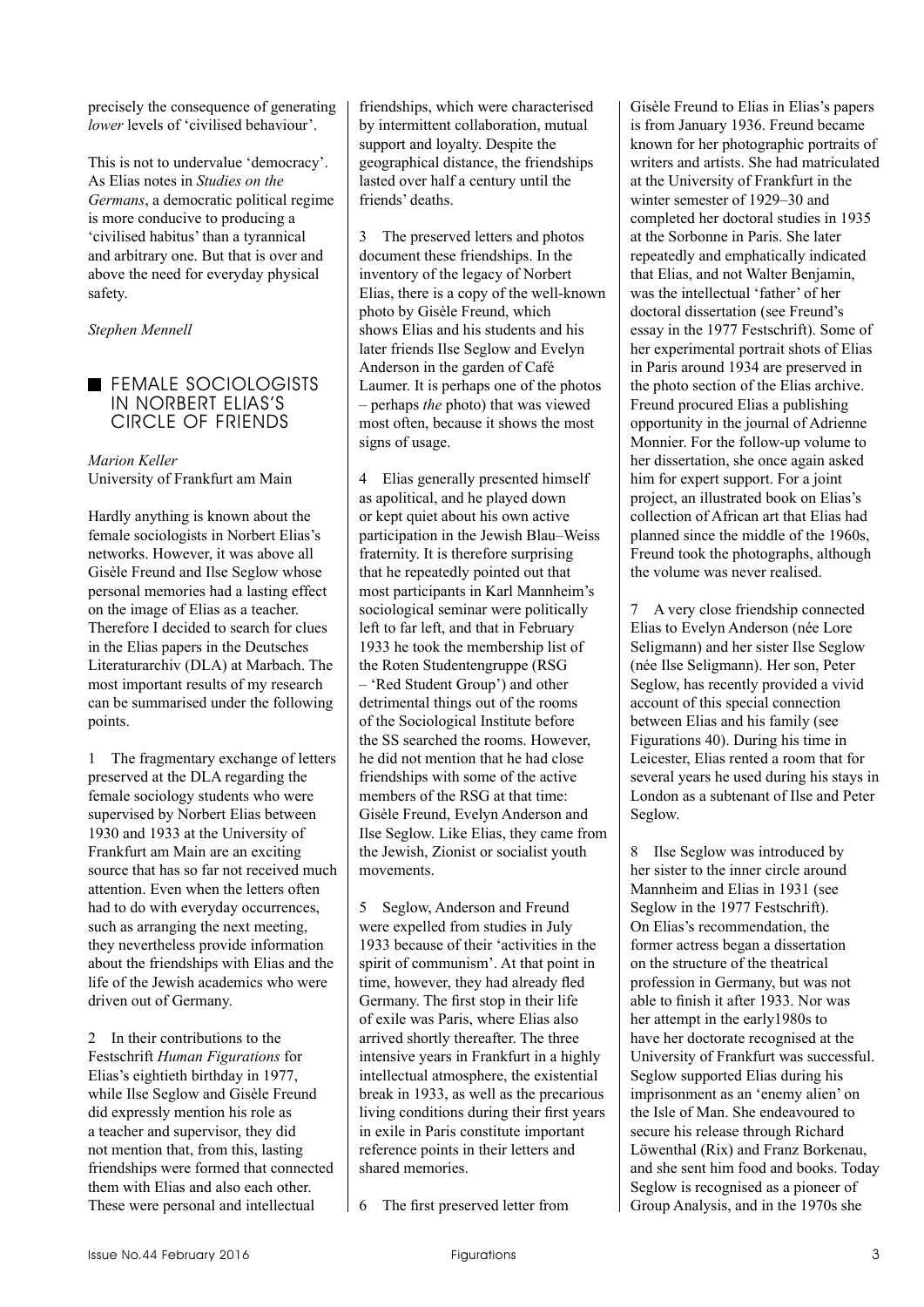contributed significantly to the reimport of psychoanalytical group therapy to Germany. The interest in Group Analysis connected her with Elias. Together they led joint sessions, and he was a member of the management board of the Group Analytic Society.

9 Anderson had already studied in Heidelberg under Mannheim and Elias, and followed them in 1930 to Frankfurt, her hometown. Since 1932, she had been a member of Neu-Beginnen ('Start New"'), a small Leninist left group within the SPD. In 1934, she emigrated together with her husband, Harold Müller, to Great Britain, where they assumed the names Evelyn (Eve) and Paul Anderson. From 1943 to 1952, Eve was an employee at the *Tribune*, and she worked as a broadcast journalist for the BBC for several decades (during the Second World War for the European Revolution Broadcasting Service of the BBC). She published two books (in 1928 and 1948) in which she examined the unsuccessful co-operation between the labour movement, socialists and communists in the fight against National Socialism. She lived in London, and on several occasions, she organised meetings of the 'Alt-Frankfurtern' ("Old Frankfurters"), as she called them, in which Elias also participated.

10 The familiar connection of Norbert Elias to the families of Seglow and Anderson shows a previously unknown side of Elias. Elias was one of the regular guests at the Christmas dinner at Eve's and the New Year's Eve event at Ilse's. He was also in contact with Caesar and Ella Seligmann, the parents of Ilse and Eve, as well as their brother, Erwin Seligmann, and his wife, Lydia, who all emigrated to England in 1939.

11 The friendly connections show that Elias was not isolated and could fall back on supportive circles of friends. The frequent references to his reluctance to write indicates that it was Elias who remained distant (see also Jiitschin in *Figurations* 40).

# RECENT BOOKS AND ARTICLES

**Norbert Elias**, *Seeleute und Gentlemen*, trans. Jan-Peter Kunze, with an introduction by Hermann Korte



and an afterword by René Moelker and Stephen Mennell (Wiesbaden: Springer VS, 2016). ISBN 978-3-658-09849-0 (pb); ISBN 978-3-658-09850-6 (ebook) This is the German translation of *The Genesis of the Naval Profession*, published by UCD Press in 2007, edited by René Moelker and Stephen Mennell on the basis of René's research on Elias's study of the development of the naval profession in England (see *Figurations* 27). These papers, only small parts of which were published in Elias's lifetime, were among the first things that he wrote in English rather than in German.

Elias examines the career of naval officers in England in the seventeenth and eighteenth centuries, and sets out the reasons for the emergence of this new profession. The crew of warships had for a long time consisted of 'Gentleman' soldiers, who dominated the fighting, and the sailors, the Tarpaulins, who knew how to sail and manoeuvre a ship. From the cooperation and competition between these two groups with very different social backgrounds finally emerged the naval profession and a hierarchy of naval offices combining the functions

and methods of training both groups. In addition, Elias presents a brief comparison with the early stages of development of the naval profession in France and Spain, showing how the social structures of each country interacted with some of the characteristics of the naval profession in the countries to which they belong.

**Nathalie Heinich**, *Dans la pensée de Norbert Elias* [On the thought of Norbert Elias] (Paris: CNRS Éditions, 2015). 160 pp. ISBN: 978-2-271-08662-4.



Nathalie Heinich is prominent in French intellectual life, notably for her writing on art. She is also one of the most important champions of the work of Norbert Elias. She boldly states the purpose of her latest book as being 'To make his thinking more accessible by excavating its concealed themes and by dispelling some of the misunderstandings that it has suffered. Several case studies from various fields illustrate the fertility of his contribution: the question of authenticity, the notion of elite, the status of the artist in modernity, and the role of excitement in sporting spectacles and in reading works of fiction.

The scope and strategy of the book can be seen in the (translated) chapter titles: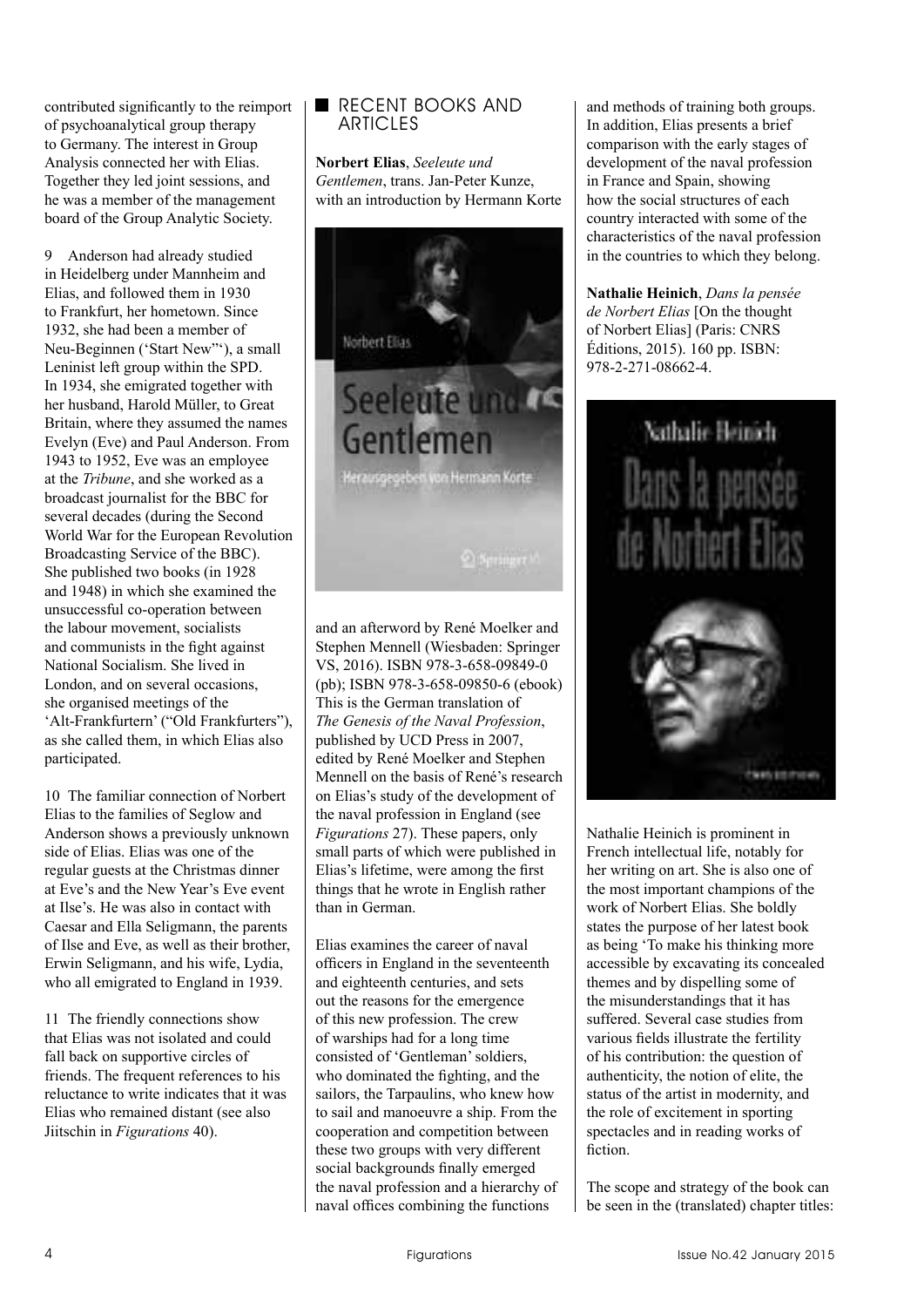Introduction: Thinking to be understood and used

Part I – Elias in himself

1. Sublimating resentment Elias and the five roads to a different sociology

2. Some misundertandings concerning Elias's thinking

3. On 'The changing balance of power between the sexes: a study in process sociology'

Part II: Using Elias

4. At ease with decivilisation

5. Returning to the notion of elie 6. The artist, ideal-type of the

individual in modernity?

7. The quest for excitement as a private value

8. Resurgences of anti-Semitism and civilising processes Afterword: The eye [or 'gaze'] of Norbert Elias

This is an important book for French – and French-reading – sociologists.

**Désirée Waterstradt**, *Prozess-Soziologie der Elternschaft: Nationsbildung, Figurationsideale und generative Machtarchitektur in Deutschland* [Process-Sociology of Parenthood: Nationbuilding, Figurational Ideals and Generative Power Architecture in Germany] (Münster: MV Wissenschaft, 2015). ISBN: 978-3-95645-530-8 (pb). When Norbert Elias wrote *On the* 



*Process of Civilisation* he considered it to be not quite complete with its two

volumes. According to a note in the last chapter about his theory on civilisation, a third volume was supposed to reveal the history and structure of the family (including gender aspects) and its advancing threshold of shame and embarrassment. As we know, unfortunately, Elias never found the opportunity to write this third volume.

Up to the present day process sociology has not made much headway in this field. Thus, in recent decades the history and structure of the family has been described by a multitude of researchers, but is still lacking an explanation of the direction and internal dynamics of its development. Research obviously suggests some kind of interdependency between the development of society and family over time. The understanding of long term social developments point towards taking a closer look at: 1. our contemporary understanding of the history and structure of the family, 2. its internal and external positions and power balances, and 3. the connection between psychogenesis and sociogenesis within that.

This new book on parenthood shows that a closer look was overdue because, in research, the concepts of 'parents' and 'parenthood' still appeared to be clear and taken-fopr-granted. Despite the crucial position of parents in the family – therefore also for society – and the significant socio-historical changes exploring the implicit concepts of parenthood, the history and psychology of parenthood just seemed to be unnecessary. Nevertheless, without a concept of parenthood, it is impossible to disclose the hidden understandings of family, parenthood, childhood and their corresponding professions. Interdisciplinary research shows that the lack of understanding has fundamental consequences for research and society as a whole; the demystification of family and parenthood and the development of consistent knowledge are hindered.

Germany was taken as an example in investigating long-term changes in parenthood. The breaks and discontinuities of German nationbuilding in nineteenth and twentieth

centuries show the interdependence of nation-building and parenthood. Six research areas display the impulses and counter-impulses of change: 1. Formation of a nation as an enlarged family, 2. Population development, 3. Changes in the conception of descent, 4. Organisation of work in job and family in the national economy, 5. Transition from parent-centered to child-centered concepts, 6. Changes in social standards of honour and shame regarding the parental position. The long-term development shows a growing multi-level formation around the national interest in the child – resulting in a declining power ratio of parents.

Finally, based on the findings, a concept of parenthood is developed that allows the systematic disclosure of implicit concepts of parenthood in research and practice. Parenthood is described as the indispensable social core process of generativity, interweaving bio-, psychoand sociogenetic sub-processes. In order to guarantee its own future every society has to embed the core process of parenthood. Thus, individual processes of parenthood evolve from this fundament, based on the changing social standards, figurational ideals, habitus and power balances of parenthood.

The book is also available as a hardback, e-book and on Google Books.

**Stephen Mennell**, 'Sociogenesis and psychogenesis: Norbert Elias's historical social psychology as a research tradition in comparative sociology', *Comparative Sociology* 14 (2015) 548–64.

Abstract: What is widely known as 'figurational sociology', or alternatively 'process sociology', is the research tradition stemming from the writings of Norbert Elias. The tradition extends beyond sociology to historians and many other branches of the social sciences. Elias's Collected Works run to 18 volumes, but the bedrock of his *oeuvre* is his early study *On the Process of Civilisation*, in which the interrelation of long-term sociogenetic processes like state formation and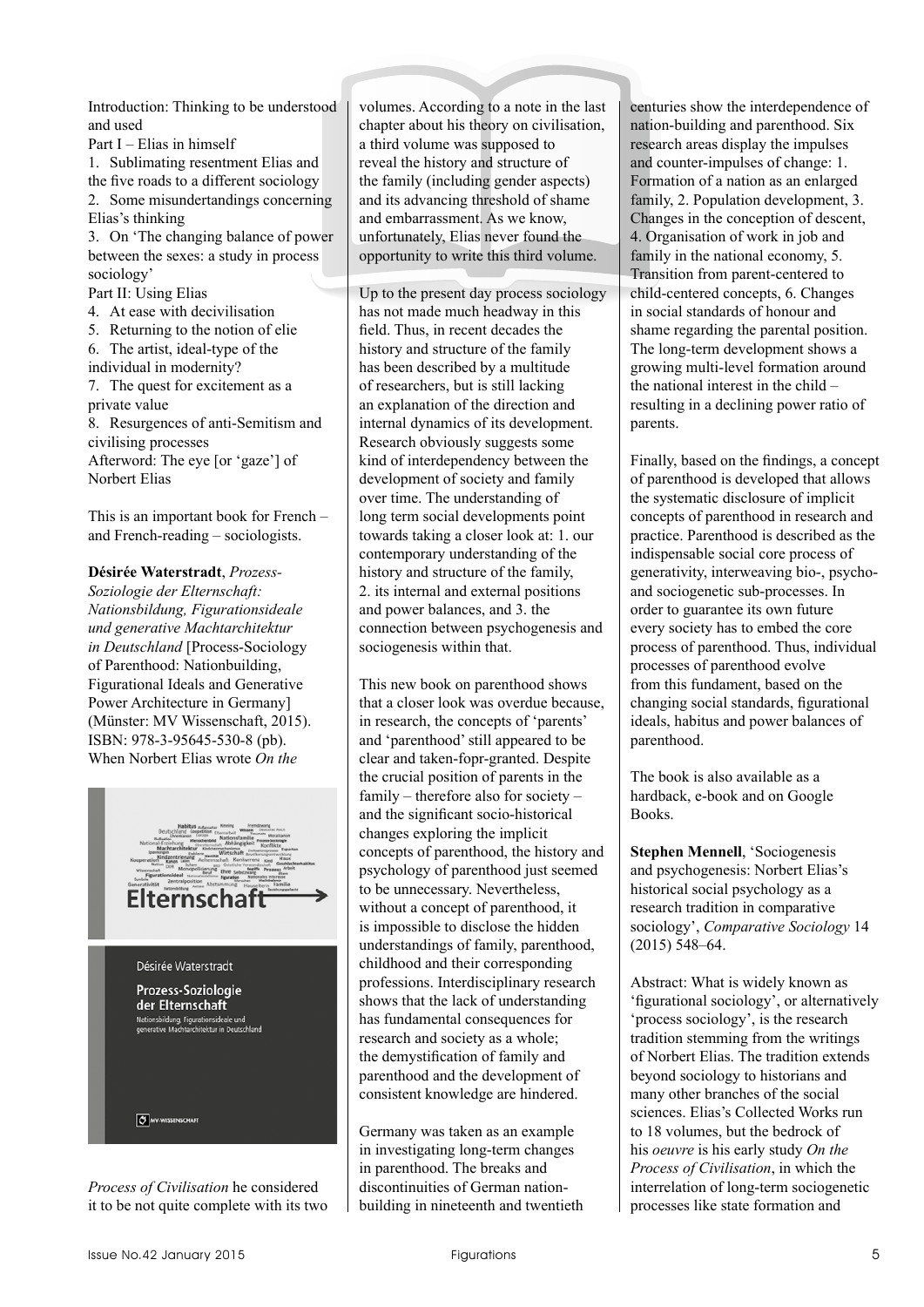equally long-term psychogenetic processes like conscience- and habitusformation is first clearly elaborated. Of the many directions in which the theory has been subsequently developed, the most important is Elias's sociological theory of knowledge and the sciences, which involves a radical rejection of central assumptions of Western philosophy.

Note: This special issue of the journal *Comparative Sociology* on 'Sociological Schools of Thought and Comparative Analysis' is the product of a conference held in Strasbourg in 2014, under the auspices of ISA RC20, Comparative Sociology and its President Jean-Pascal Daloz. Other contributions are:

Jean-Pascal Daloz: Grand theories and the challenge of comparative analysis Andrey V. Rezaev, Dmtrii M. Zhikharevich and Pavel Lisitsyn: The Marxian materialist interpretation of history and comparative sociology Fumiya Onaka: Max Weber and comparison Lars Mjøset: Stein Rokkan's methodology of macro-historical comparison Niilo Kauppi and David Swartz: Global Bourdieu Hanno Scholtz: Rational choice theory in comparative sociology

**Neil Gong**, 'How to fight without rules: On civilised violence in "de-civilised" spaces', *Social Problems* 62: 4 (2015), pp. 605–22.

Abstract: Sociologists have long been concerned with the extent to which 'civilising processes' lead to the increasing salience of rationalised behavioural guidelines and corresponding internal controls, especially in social situations characterised by violence. Following Norbert Elias's identification of a civilising process in combat sports, sociologists have debated, though not empirically established, whether emerging 'no-holds-barred' fight practices indicate a rupture in the historical civilisation of leisure time violence. Using a critical case study of a 'no-rules' weapons fighting group, where participants espouse libertarian

values and compete in preparation for hypothetical self-defence encounters, I ask how the boundary between violence and social regulation is negotiated in an arena that putatively aims to remove the latter. Drawing on more than three years of ethnographic fieldwork, I specify the mechanisms that moderate action: (1) the cultivation of a code of honour and linked dispositions to replace codified rules; (2) the interactional hesitance that arises when participants lack clear rules or norms to coordinate action; and (3) the importation of external rule sets, such as self-defence law, to simulate the 'real' world. Contrary to surface readings of 'no-rules' discourse, I conclude that the activity is deeply embedded in larger societal norms of order. Participants' ethos of honourable self-governance, 'thresholds of repugnance' when exposed to serious injury, and aim of transforming emotive, violent reaction into reflective, instrumental action all indicate that the ostensibly unrestrained violence is, in Elias's technical sense, precisely civilised.

**Aurélie Lacassagne**, 'War and peace in the *Harry Potter* series', *European Journal of Cultural Studies* (2015). doi: 10.1177/1367549415592895.

The Harry Potter series functions as an allegory of twentieth-century world history and the war against Nazism. In this literary work, one finds several interrelated discourses on peace and violence, affect and emotions, as well as civilising and decivilising processes that mirror our 'muggle' real world. All of these themes constitute the foundation of Norbert Elias's sociology. Therefore, this article develops an Eliasian interpretation of the thematic discourses of Harry Potter and defends the position that literary works can and should be taken seriously as sociological accounts. The first part deals with violence: How is violence alternately exercised and eschewed? Why do some people employ violence easily and delight in inflicting harm on others? The second part looks at discourses on peace and war and how they reflect discourses of good and evil: How does obtaining, maintaining or refusing power affect the totality of

social relations? How are discourses of inclusion and exclusion related to conditions of war and conditions of peace?

**Ramona Marinache**, 'Sleep – a sociological perspective', *European Journal of Research on Education* 3: 1 (2015), pp. 17–29.

The sleep is a new topic in sociological study. The first three studies date from the second half of the twentieth century. These remained without any echo till the end of the century. From then on more articles were published on this theme. In this article I present a synthesis of the research about the sociology of sleep to highlight the social nature of this phenomenon, which in the scientific sphere has hitherto been assigned either to biology or psychology.

[Note: This Romanian researcher rightly pays a good deal of attention to Elias but, curiously, does not cite a classic Eliasian essay on sleep: Peter Gleichmann 'Einige soziale Wandlungen des Schlafens', *Zeitschrift für Soziologie*, 9: 3 (1980), pp. 236–50.  $-SJM$ 

**John Goodwin** and **Henrietta O'Connor**, *Norbert Elias's Lost Research: Revisiting the Young Worker Project* (Aldershot: Ashgate, 2015). 198 pp. ISBN: 9781409404668.

Based on the re-discovery of a lost sociological project led by Norbert Elias at the University of Leicester, this book re-visits the project: The Adjustment of Young Workers to Work Situations and Adult Roles. *Norbert Elias's Lost Research* makes use of the interview booklets documenting the lives of nearly 900 Leicester school leavers at the time, to give a unique account of Elias's only foray into large-scale, publicly funded research. Covering all aspects of the research from the development of the research proposal, the selection and management of the research team, the fieldwork, Elias's theoretical work to the ultimate demise of the research project, this book makes a significant contribution to our understanding of existing Eliasian texts by introducing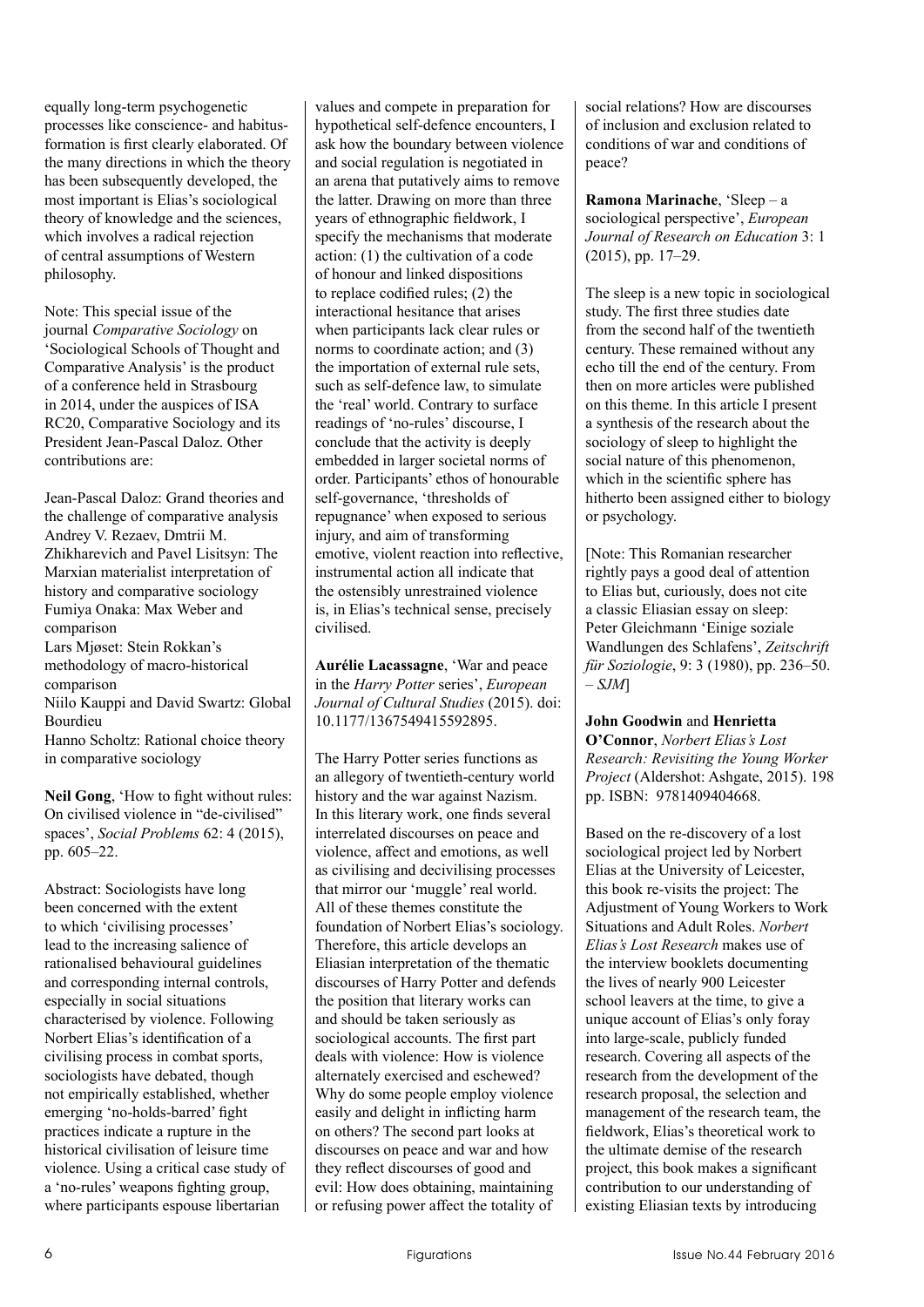this project to a wider audience and investigating and applying Elias's theoretical work to the areas of youth and school to work transitions.

Shedding new light on Elias's thought, whilst exploring questions of methodology and the relevance of older research to modern questions, this book will be of interest to social theorists, as well as sociologists with interests in research methodology and the history of sociology.

**Giselinde Kuipers**, 'How national institutions mediate the global: Screen translation, institutional interdependencies, and the production of national difference in four European countries', *American Sociological Review* 80: 5 (2015), pp. 985–1013, DOI: 10.1177/0003122415599155.

How do national institutional contexts mediate the global? This article aims to answer this question by analysing screen translation—the translation of audio-visual materials like movies and television programs—in four European countries: France, Italy, the Netherlands, and Poland. A crossnational, multi-method research project combining interviews, ethnography, and a small survey found considerable cross-national differences in translation norms and practices, sometimes leading to very different translated versions of the same product. The analysis shows how differences between national translation fields are produced and perpetuated by the interplay of institutional factors on four interdependent levels: technology, and the organisational, national, and transnational fields. On each level, various institutions are influential in shaping nationally specific translation norms and practices by producing institutional constraints or imposing specific meanings. I propose a model that explains the persistence of national translation systems – not only from the logics of specific institutions, fields, or levels – but by the feedback loops and interdependencies between institutions on various levels. This analysis has implications for the sociological understanding of globalisation, the production of culture and media, crossnational comparative research, as well

as institutional theory and the role of translation in sociological practice.

**Miriam Adelman** and **Lennita Ruggi**, 'The sociology of the body', *Current Sociology* (September 2015), DOI: 10.1177/0011392115596561.

Although classical sociology was not always oblivious or indifferent to the embodied dimensions of social relations, contemporary sociology has developed new perspectives and frameworks for understanding the body as a social and cultural construct and fundamental element in material and symbolic processes of power and conviviality. What do contemporary sociological approaches contribute to our understanding of corporeality and embodiment? What kind of changes does this represent in relation to classical perspectives? How do different theoretical approaches connect to contemporary interests and empirical research? The present article attempts to answer these questions, looking at the development and diversification of sociological approaches to the body, from Elias and Bourdieu to contemporary feminist, Foucauldian post-structuralism and queer theories. The authors highlight current research that is intersectional, international and path-breaking. They also pay particular attention to connections between the social, cultural and the political, as expressed in and through bodies, and point to the unresolved nature of the relationship between narrative, discourse and the materiality of the body.

**Barbara H. Rosenwein,** *Generations of Feeling: A History of Emotions, 600–1700* (Cambridge: Cambridge University Press, 2016). 386 pp. ISBN: 9781107480841.

*Generations of Feeling* is claimed to be 'the first book to provide a comprehensive history of emotions in pre- and early modern Western Europe'. Charting the varieties, transformations and constants of human sentiments over the course of eleven centuries, Barbara H. Rosenwein explores the feelings expressed in a wide range of 'emotional communities' as well as the theories that served to inform and reflect their

times. Focusing specifically on groups within England and France, chapters address communities as diverse as the monastery of Rievaulx in twelfthcentury England and the ducal court of fifteenth-century Burgundy, assessing the ways in which emotional norms and modes of expression respond to, and in turn create, their social, religious, ideological, and cultural environments. Contemplating emotions experienced 'on the ground' as well as those theorised in the treatises of Alcuin, Thomas Aquinas, Jean Gerson and Thomas Hobbes, this insightful study offers a profound new narrative of emotional life in the West.

**Peter K. Andersson**, 'How civilised were the Victorians?', *Journal of Victorian Culture* 20: 4 (2015), pp. 439–52.

This article addresses the role of the 'civilising process' in the historiography of the Victorian period. The author develops a critique of perspectives that deem the nineteenth century to be an era of discipline and self-restraint, arguing that these result from the hegemonic position of literary perspectives within Victorian Studies and their frequent reliance on Foucauldian-inspired techniques of discourse analysis. In response, he outlines and illustrates the potential for alternative research agendas and approaches that move away from representational sources in order that the Victorian period can be viewed in a new light. These include the study of vernacular photography, cultures of leisure, and the subcultures of groups where the importance of 'nonverbal' practices and the cultures inherent in bodily experiences are highlighted – forms of expression that reach beyond established discourse. It is argued that the failure of scholars of the Victorian period to consider this 'nonverbal' culture means that the theoretical frameworks of comprehension that currently characterise Victorian Studies are underdeveloped. The essay calls for Victorianists to broaden their theoretical perspectives, engage with new sources, and embrace new methodologies in order to enlarge our understanding of nineteenth-century culture.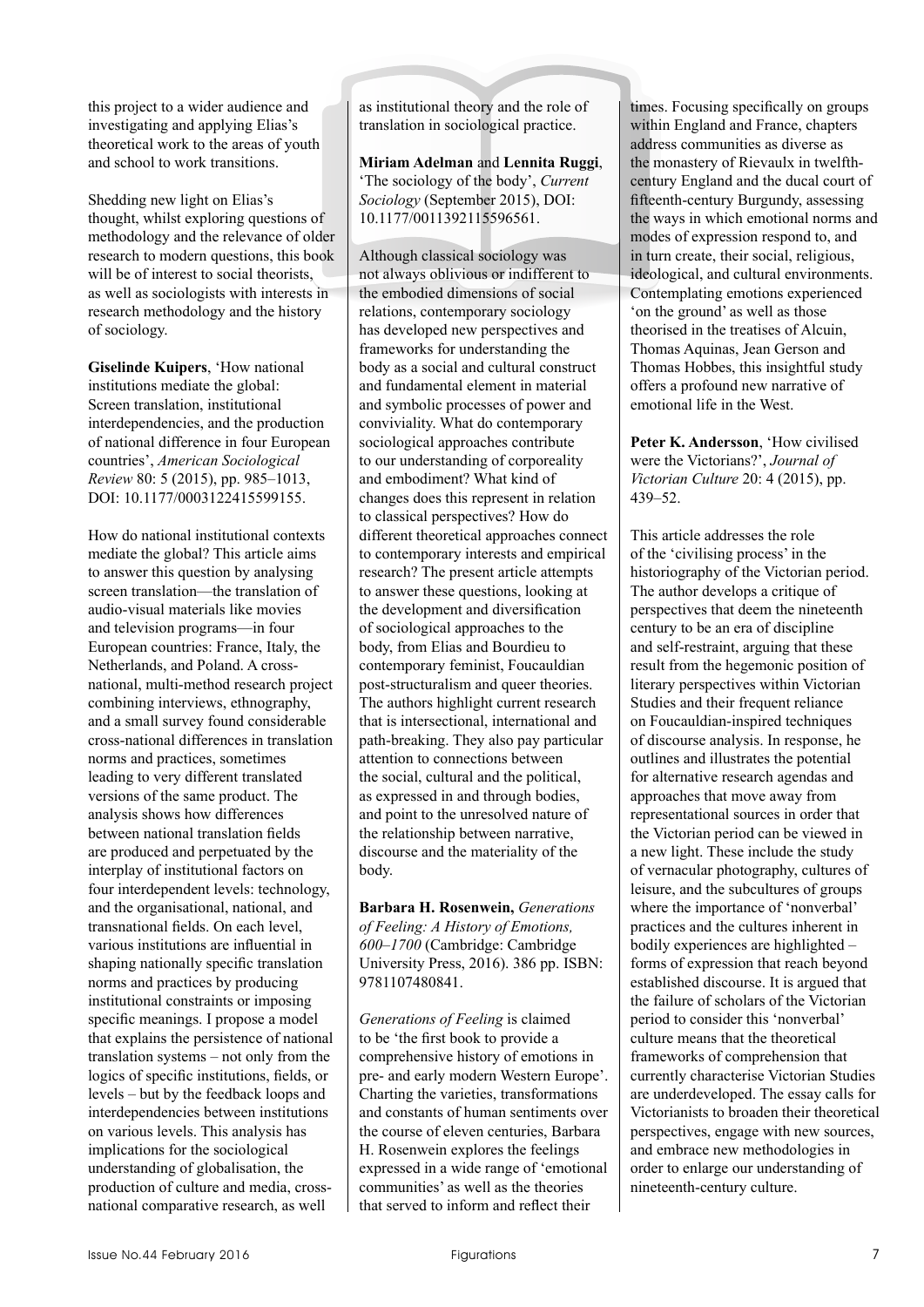#### **Roderic Broadhurst, Thierry Bouhours** and **Brigitte Bouhours**,

*Violence and the Civilising Process in Cambodia* (Cambridge, Cambridge University Press, 2015). 382 pp. ISBN: 9781107109117.

In 1939, the German sociologist Norbert Elias published his groundbreaking work *On the Process of Civilisation*, which has come to be regarded as one of the most influential works of sociology today. In this insightful new study tracing the history of violence in Cambodia, the authors evaluate the extent to which Elias's theories can be applied in a non-western context. Drawing from historical and contemporary archival sources, constabulary statistics, victim surveys and newspaper reports, Broadhurst, Bouhours and Bouhours chart trends and forms of violence throughout Cambodia from the mid-nineteenth century through to the present day. Analysing periods of colonisation, anti-colonial wars, interdependence, civil war, the revolutionary terror of the 1970s and post-conflict development, the authors assess whether violence has decreased and whether such a decline can be attributed to Elias's civilising process, identifying a series of universal factors that have historically reduced violence.

**Marta Bucholc**, *A Global Community of Self-Defense: Norbert Elias on Normativity, Culture and Involvement* (Frankfurt: Verlag Vittorio Klostermann, 2015). 202 pp. ISBN: 9783465042327.

Wittgenstein writes: 'We can easily imagine people amusing themselves in a field by playing with a ball so as to start various existing games, but playing many without finishing them and in between throwing the ball aimlessly into the air, chasing one another with the ball and bombarding one another for a joke and so on. And now someone says: The whole time they are playing a ball-game and following definite rules at every throw. And is there not also the case where we play and make up the rules as we go along? And there is even one where we alter them – as we go along.' In this book, the author is tackling one

of the most salient problems in our current debate about globality: How a global community is possible. She is asking: How do we make the rules of our games? Where does the normativity of our moral laws, statutory provisions and table manners come from? How do we strive to keep naked violence at bay by allowing power to be vested with the right of correction? Can humanity as a whole become a global community of self-defense? Marta Bucholc seeks answers to these questions in the writings of Norbert Elias, while watching the players in the field go on ...

[This book will be reviewed in *Contemporary Sociology* by Stephen Mennell.]

**Carol A. Archbold**, 'Established– outsider relations, crime problems, and policing in oil boomtowns in Western North Dakota', Criminology, *Criminal Justice Law, & Society* 16:3 (2015), pp. 19–40.

In recent years, many rural communities have experienced significant population growth as a result of increased oil production in the Bakken oil shale region in western North Dakota. Most of the people moving into the area looking for employment are from communities located outside of North Dakota. The current study examines how the influx of new residents has changed police officers' perceptions of their community, citizens living in their community, and crime problems in eight oil 'boomtowns' located in western North Dakota. Interviews with 101 police officers and sheriff's deputies from four counties located in the Bakken region, crime data, and population data serve as data sources. Elias and Scotson's (1994) theory of established–outsider relations explains the changes in police officers' perceptions.

**R. S. White**, 'Reclaiming Heartlands: Shakespeare and the history of emotions in literature' in R.S. White, M. Houlahan and K. O'Loughlin (eds) *Shakespeare and Emotions: Inheritances, Enactments, Legacies* (Basingstoke: Palgrave Macmillan, 2015).

Whatever it is in the *Zeitgeist* that causes such shifts must remain a larger mystery, but since the millennium we seem to be living through what has been dubbed 'an affective turn', an unprecedented era of the academic study of emotions, particularly in the unashamedly emotive vehicles of literature and drama, history and musicology. Following in the wake of pioneering work by Norbert Elias, recent contributions by Barbara Rosenwein and William Reddy have developed historical methodologies for the history of emotions, though the application of these to literature is arguably limited. In the former case, to consider as 'emotional communities' examples of, let us say, *The Comedy of Errors* and *Henry V*, not to speak of the Globe's London in the 1590s, we find each so complex and various that it barely makes sense to speak of them at all in these terms. At the same time, Reddy's proposition that emotions are 'performatives' ('emotives') and cause change is so axiomatic in relation to fictional works that it does not take us far along the path towards deeper understanding of emotions in literature and drama. There is little doubt that Shakespeare's works 'move' audiences and readers in more senses than one, and there needs neither ghost come from the grave, nor modern theorists, to tell us this. The real questions (how? why? what?) begin rather than end at this point. (Reddy has, however, published a book which is significant to the study of romantic love in literature. [This is probably a reference to William M Reddy, *The Navigation of Feeling:a Framework for the History of Emotions* (Cambridge: Cambridge University Press, 2001]).

**André Saramago,** 'Orientation in World Politics: Critical Theory and Long-Term Perspectives on Human Development'. Unpublished PhD thesis; Aberystwyth University, 2015.

Abstract: The need for orientation is shared by human beings everywhere. People need to learn about their conditions of existence in order to exercise some degree of control over them as a fundamental requirement for their survival both as individuals and as societies. This thesis is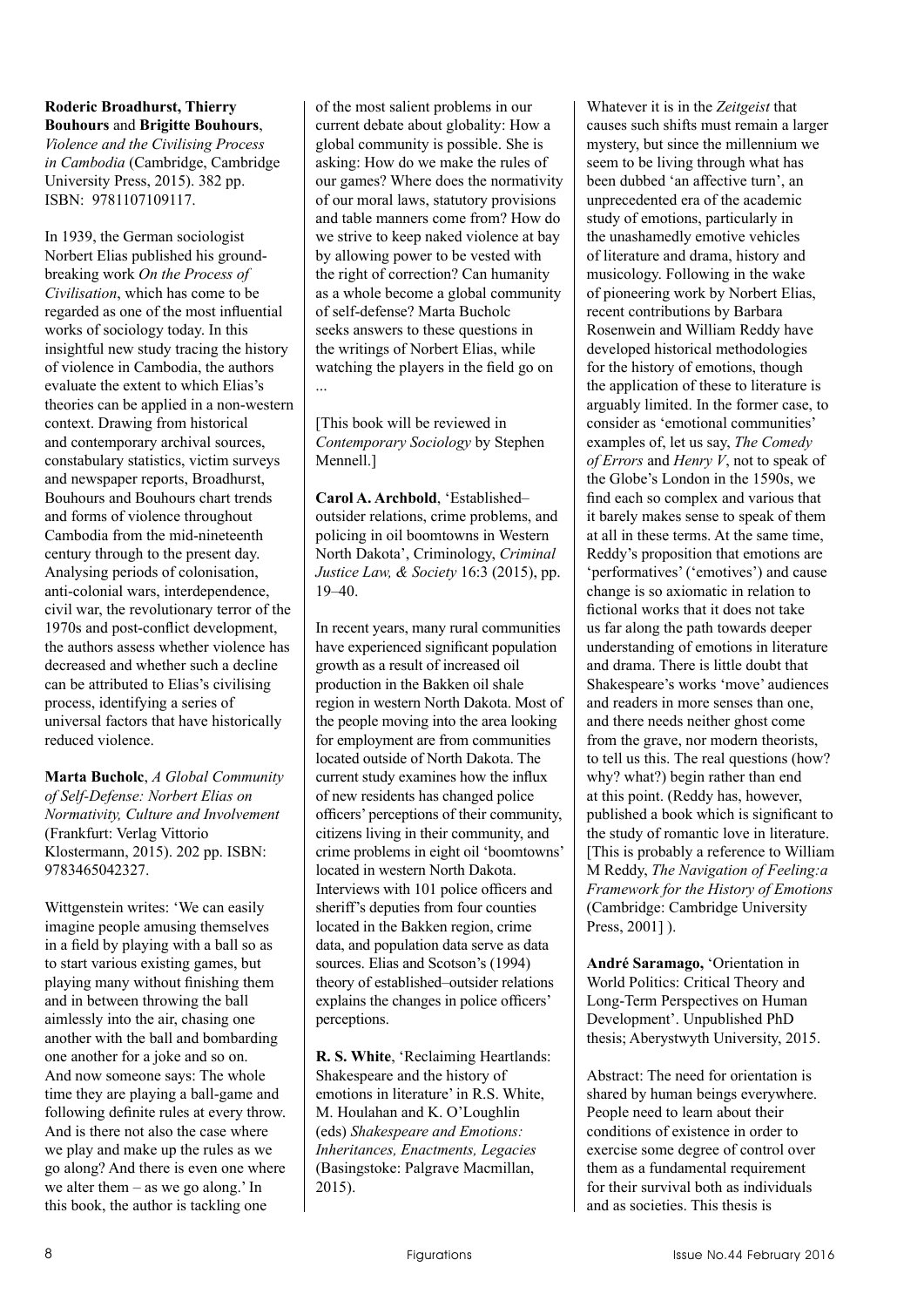about the challenges that human global interdependence raises to the fulfilment of this task. It argues that the globe-spanning webs of interdependent humankind produce a collective problem of orientation characterised by the requirement for a more cosmopolitan perspective on the human condition while recognising the difficulty in achieving just that, given how all theorising is necessarily embedded in particular social, cultural and historical contexts. Through a reinterpretation of the works of Immanuel Kant, Karl Marx, Jürgen Habermas and Norbert Elias the thesis asks how critical international theory might provide a more adequate answer to the problem of orientation. Its main argument is that this answer implies a recovery of grand narratives on the long-term process of human development which avoid a reproduction of the shortcomings with which they have been historically associated; namely, serving as a channel for the projection of parochial and ethnocentric points of view which, under the cover of cosmopolitanism, legitimise practices of exclusion and domination. The conclusion to this thesis is that a synthesis between critical theory and process sociology would enable the production of grand narratives that promote a more cosmopolitan perspective on the conditions of existence of globalised humanity while recognising and protecting the plurality of forms of human self-expression. In this manner, the thesis opens the way towards the development of more adequate means of orientation on the basis of which people might better find their bearings in the world and understand how they might come to make more of their history under conditions of their own choosing.

**Barbara Górnicka**, 'Nakedness and embarrassment: a long-term perspective on nudity, naturism and attitudes towards the naked body'. Unpublished PhD thesis; University College Dublin, 2015.

Abstract: As a social convention, nudity has in general been circumscribed by various forms of restrictions and taboos, which at same time tend to vary

among different societies. This study is broadly concerned with attitudes towards the naked human body in Western societies and how they change over time. It examines the problem of the naked body and shameful feelings surrounding it, using the figurational sociology of Norbert Elias, in order to explore how the relationship between nakedness and feelings of shame developed over time.

The central rationale of this thesis is to combine a short-term focus on Irish naturists, with a long-term perspective on the changes and developments in the social history of nakedness in western societies. The first part of my study focuses on the case of naturism as a most 'extreme' form of social nudity; extreme in the sense that never in the history of western societies did there exist a group or a movement of people of both sexes, who willingly and consciously choose to socialise without clothing, in spite of numerous taboos, prejudices and fears that encompass it. Here I describe my first-hand experiences with naturist practice and use it as a guiding tool for the process of interviewing Irish naturists, and I then draw my findings for the purpose of understanding the mechanisms behind embarrassment and shame, and more importantly casting light on how these can be managed and controlled.

The next part of the study explores the historical development of attitudes towards nakedness. Drawing on the historical accounts reaching as far as the Antiquity, I argue, in the light of the civilising processes theory, that the understanding of instances of permissiveness or avoidance are crucial for our conceptualisation of shame today.

Among other things, this connection is supported by the observations of the changes of the concept of 'nature' and our relationship with it.

The final part of this study focuses on theoretical explorations, which through the use of the case of nakedness helps to conjure up an improved way of looking at the concept of taboo. In this part I use theories of informalisation, and the concepts of 'third nature'

personality and 'mimetic excitement', in order to show how it is possible to enjoy nakedness without sexual implications.

**Mieke van Stigt**, *Alles over pesten* [All About Bullying] (Amsterdam: Boom, 2014). 222 pp. ISBN: 978 90 8953 2510.

Shortly before his death, Mieke van Stigt was one of the last of Norbert Elias's assistants. In her book, she tries to advance a new, or at least an integrated, perspective on bullying. Bullying is very often seen as an individual problem, caused by a lack of resilience on the part of the victim. In a broader perspective, it mainly considered to be either a characteristic of children ('children can be so cruel') or a natural phenomenon, a biological mechanism that is inevitable in social life. The main attitude towards bullying seems to be that, though we do not approve of it, people have to learn to deal with it. In her book, Van Stigt aims to debunk these positions.

First of all, it is not the deviation from group norms – whether red hair, fatness, homosexuality – that explains the bullying. The same personal trait can be cheered in one group and despised in another. But, more important, the group codes are organised and formulated around the process of inclusion and exclusion, as a legitimation of the power balances of the group. This is related to the kind of leadership in the group and the way the group convictions as well as the properties of the individuals in the group are communicated – and of course this is an ongoing process. Elias and Scotson's *The Established and the Outsiders* is an obvious reference here.

Secondly, it is not just that bullying is a problem of group life rather than a problem of non-resilient individuals; the structure of our multiple group life is the main cause of bullying. Van Stigt considers three main areas where bullying is a problem: in schools, at work and in institutions such as old people's homes. The fact that individuals are forced to go to school, to work, or to be in such institutions defines their position of relative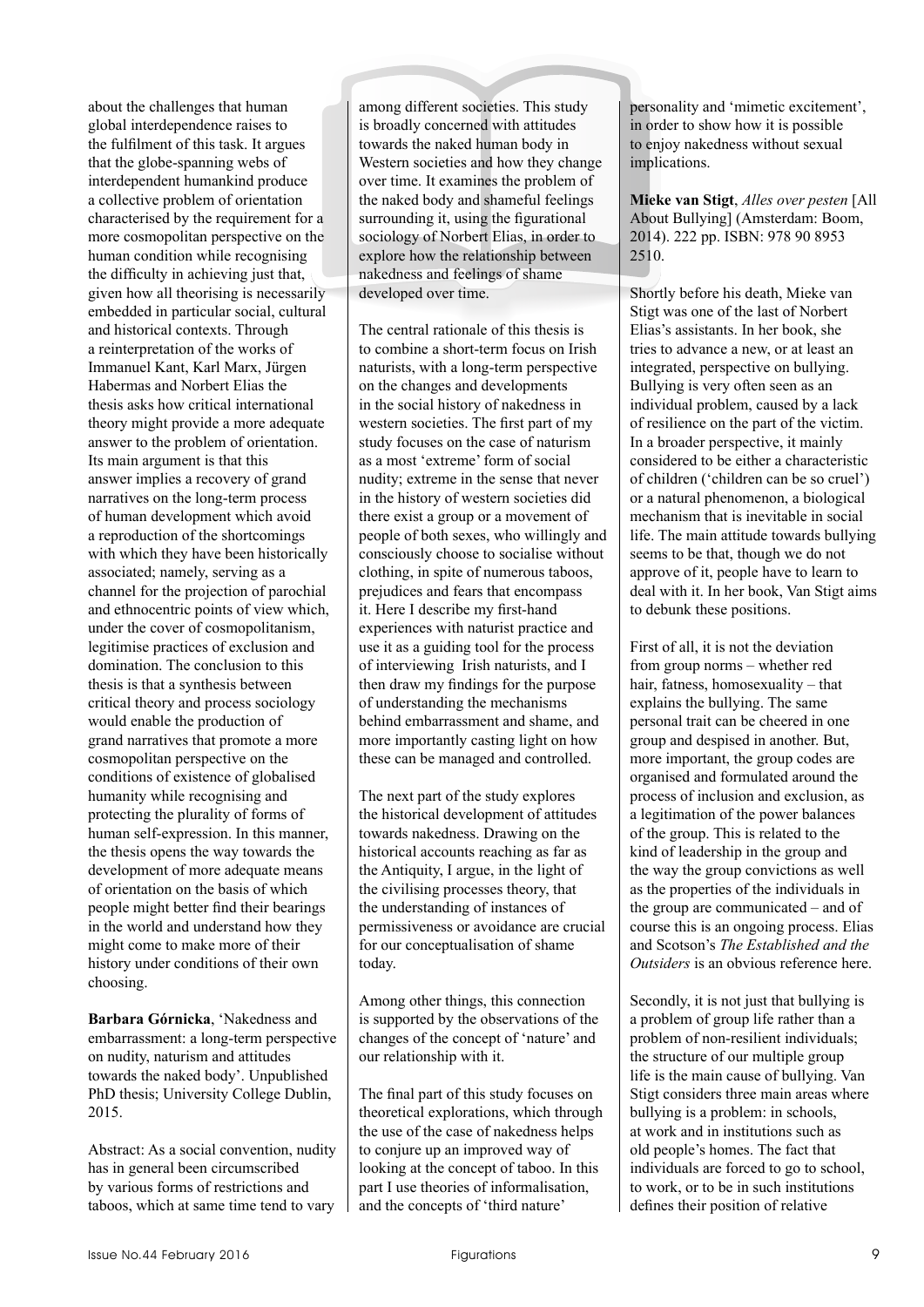dependency or low power. So the fact that, for instance, a student has to go to school every day is the main source of the power of the bullies, and they know it.

**Johan Heilbron**, *French Sociology* (Ithaca, NY: Cornell University Press, 2015), 271 pp. ISBN: 978-0-8014- 5382-3 9hb); 978-0-8014-5663-3 (pb).

*French Sociology* offers a comprehensive view of the oldest and still one of the most vibrant national traditions in sociology. Covering the development of sociology in France from its very beginnings in the early nineteenth century through the discipline's expansion in the late twentieth century, it traces the careers of figures from Comte to Bourdieu. Heilbron not only presents fresh interpretations of renowned thinkers, he includes a host of less well known figures, and examines how the groups and networks they formed contributed to renewals across a broad spectrum of the human sciences.

This study recounts the halting process by which sociology evolved from a new and rather 'improbable science' into a legitimate academic discipline. Having entered the academic field at the end of the nineteenth century, sociology developed along two separate tracks: one in the Faculty of Letters, engendering an enduring dependence on philosophy and the humanities, the other in research institutes outside of the university, in which sociology evolved within and across more specialised research areas. Distinguishing different dynamics and various cycles of change, Heilbron portrays the ways in which individuals and groups manoeuvred within this changing structure, competing for opportunities as they arose. *French Sociology* depicts the promises and pitfalls of a discipline, which – although often poorly understood – is one of the most interdisciplinary endeavours among the human sciences in France.

**Helmut Kuzmics**, 'L'amour du genre humain opposé à l'action patriotique: La Grande Guerre et la monarchie des Habsbourg dans *L'Aviateur* de Rudolf

Hans Bartsch', in *La Rocambole: Bulletin des Amis du Roman populaire*, Nouvelle série: 71–72 (2015), pp. 217–32.

Although the novel discussed in this article (*Der Flieger: Ein Roman aus dem Serbenkrieg* [The aviator: A novel from the Serbian War] (Berlin: Ullstein, Berlin 1915);) can be seen as a piece of propaganda to cheer up the mood of the Austro-Hungarian population in the early part of the First World War, it may also serve as a document that refers to difficult moral issues. In the beginning clash between humanistic, universalistic codes of behaviour and the necessity to kill for state or nation, the author exposes both discourses in a very detailed way. The emotional logic of a pacifist mind-set, so familiar today, is juxtaposed to the manly, warlike and forceful act of violence that here wins the day. Furthermore, the novel gives a vivid impression of the intricate network of complementary and conflicting national loyalties typical of the late Habsburg monarchy, arguing for the kind of German nationalism that would also survive the war. Theoretically, this paper compares Norbert Elias's attempt to explain German national we-feeling with the approaches of authors like Benedict Anderson, Eric Hobsbawm or Ernest Gellner, who rather stress the 'construction' aspect of all national we-feelings.

**Helmut Kuzmics**, 'Using fiction as sociology: how to analyse emotions with the help of novels<sup>'</sup>, in H. Flam and J. Kleres (eds), *Methods of Exploring Emotions* (London: Routledge, 2015), pp. 25–35.

The approach presented in this essay transcends the once not so clear-cut distinction between literature and sociology. It aims at a sociological analysis of emotions via fiction. The paper focuses on three examples of how emotions and their experience are part and parcel of sociological explanation via fiction: Jane Austen's *Pride and Prejudice*, which described how socially inferior women kept their pride in the gentry milieu of early nineteenth-century England; Len Deighton's *Close-Up* (1972) which

gave a vivid picture of the emotional dynamic of Americanisation and the creation of marketing-egos shaped by Hollywood; and finally, Siegfried Sassoon's *Memoirs of an Infantry Officer*, which can also be treated as a report on the soldier's fear and the emotions related to courage in the Great War. With the help of these examples, the methodology of selection, highlighting and analysing emotions is explained and its main problems outlined.

**Helmut Kuzmics**, 'Habitus versus Situation: Elias und Collins' Erklärungen von Gewalt und Gewaltbereitschaft im Krieg am Beispiel eines habsburgischen Militärhabitus im Ersten Weltkrieg', in H. P. Waldhoff, C. Morgenroth, A. Moré and M. Kopel (eds) *Wo denken wir hin? Lebensthemen, Zivilisationsprozesse, demokratische Verantwortung* (Gießen: Psychosozial-Verlag, 2015), pp. 215–36.

According to Norbert Elias's theory of civilising processes, human beings acquire in 'social mints' a social habitus that will also influence their way of exercising war-like violence. Randall Collins's theory of physical violence stresses, in contrast, mainly its situational character. What does this mean for concrete empirical work in a long-term sociological perspective, referring to some unsolved puzzles in the discussion of World War I? It is still unclear why one of the least militarised great powers in Europe – Austria-Hungary – rushed recklessly into a war that could only lead to defeat. To obtain an answer, this paper argues, both aspects – habitus and situation – have to be considered, by joining their respective strengths and avoiding their weaknesses in detailed combination.

[Note: The book *Wo denken wir hin?* will be listed more fully in *Figurations*  45.]

**Alfredo González-Ruibal**, 'An archaeology of predation: capitalism and the coloniality of power in Equatorial Guinea (Central Africa)', *Historical Archaeologies of Capitalism* (Basel: Birkhauser Verlag, 2015), pp. 421–44.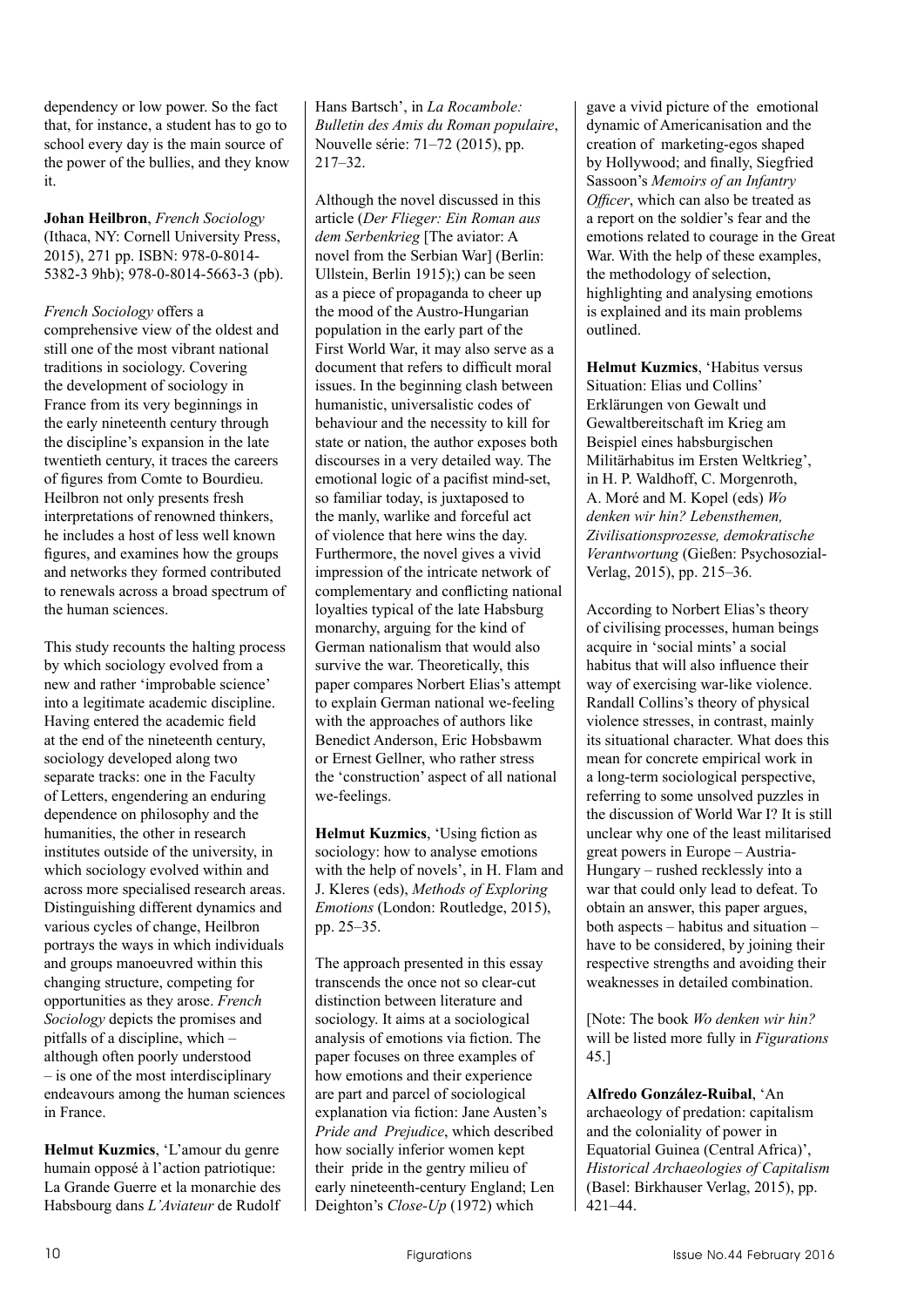In this chapter, I explore the long-term effects of global capitalism in a small region of Central Africa from an archaeological point of view. The region in question is the Muni Estuary, in Equatorial Guinea, a former Spanish colony, where a multidisciplinary research project was carried out between 2009 and 2012 by the Spanish National Research Council (CSIC). Our project documented the history of the area between the beginnings of the Iron Age and the present post-colonial times. One of our main goals was to explore through material culture the consequences of several centuries of capitalist exploitation in the area. The archaeological record shows the development of a regime of coloniality throughout the nineteenth century that impoverished and eventually dispossessed the local communities – the same communities who had originally enjoyed a prominent position in the capitalist system of predation. The author makes use of Elias's theory of civilising processes, and comments that although Elias saw the applicability of his theories to colonial contexts, neither he nor later students of colonialism have tried to develop his ideas.

#### **John Lever** and **Paul Milbourne**,

'The structural invisibility of outsiders: the role of migrant labour in the meat-processing industry', *Sociology* (December 2015) DOI: 10.1177/0038038515616354.

This article examines the role of migrant workers in meat-processing factories in the UK. Drawing on materials from mixed methods research in a number of case study towns across Wales, we explore the structural and spatial processes that position migrant workers as outsiders. While state policy and immigration controls are often presented as a way of protecting migrant workers from work-based exploitation and ensuring jobs for British workers, our research highlights that the situation 'on the ground' is more complex. We argue that 'self-exploitation' among the migrant workforce is linked to the strategies of employers and the organisation of work, and that hyper-flexible work patterns have reinforced the spatial

and social invisibilities of migrant workers in this sector. While this creates problems for migrant workers, we conclude that it is beneficial to supermarkets looking to supply consumers with the regular supply of cheap food to which they have become accustomed.

# **Ryan Powell** and **John Lever,**

'Europe's perennial "outsiders": A processual approach to Roma stigmatisation and ghettoisation', *Current Sociology* (July 2015) DOI: 10.1177/0011392115594213.

This paper draws on the theoretical work of Norbert Elias and Loïc Wacquant in seeking to understand the stigmatised and marginalised position of the Roma population within Europe. The paper argues that the persistent persecution of Roma, reflected in social policy, cannot be understood without reference to long-term social processes, which shape the nature of the asymmetric power relations between Roma and non-Roma. Elias's theory of established–outsider relations is applied at the intra-state European level in arguing that Roma constitute a cross-border 'outsider' group; with their intense stigmatisation explained and perpetuated by a common set of collective fantasies which are maintained through complex group processes of disidentification, and which result in Roma being seen as of lesser human worth. Wacquant's theoretical concept of the 'ghetto' is then drawn upon to show how the manifestations of stigmatisation for the stigmatised are at once psychological, social and spatial. The paper suggests that the synthesis of the two theorists' relational, theoretical concepts allows for an approach that can expose the way in which power is exercised within and through group relations. Such an approach emphasises the centrality of the interdependence between Roma and non-Roma, and the fluctuating power balance that characterises that relationship across time and space. The paper concludes that, while existing research focused on policy and outcomes is useful in understanding the negative contemporary experiences of Roma populations, they need to be understood in the context of

wider social processes and historical continuities in seeking to elucidate how these processes shape policies and contribute to social and spatial marginalisation.

# BIBLIOGRAPHICAL **RETROSPECT**

**Matteo Bortolini**, *L'immunità necessaria: Talcott Parsons e la sociol ogia della modernità* (Roma: Meltemi, 2005). 280 pp.

As the title says, this is a book about Talcott Parsons, but – unusually in such literature – it contains extensive reference to the views of Norbert Elias too.

**Tim Newton**, 'Knowledge and practice: organisation studies within a historical and figurational context', *Organization Studies* 31: 9–10 (2010), pp.1369–1395.

Drawing on the work of Norbert Elias, this paper argues that attention to the historical and 'figurational' context of organisation studies is necessary in order to understand the impact of its scholarship on management practice and public policy. This perspective is used to question conventional wisdom about the 'failings' of the OS field. In particular, attention is paid to, (1) questioning the argument that the impact of organisation studies is limited by its pluralism, (2) related paradigm incommensurability debates (3) challenging other supposed limitations of the field, such as a tendency toward 'fads and fashions'. In addition, it is argued that high impact may be associated with fields which have low control, and that single overarching strategies may be ineffective in raising impact. In presenting such argument, emphasis is placed on the significance of the dominant logics of governance of particular historical eras. In so doing, the paper draws attention to the need to consider the ethical and political questions raised by attempts to increase impact.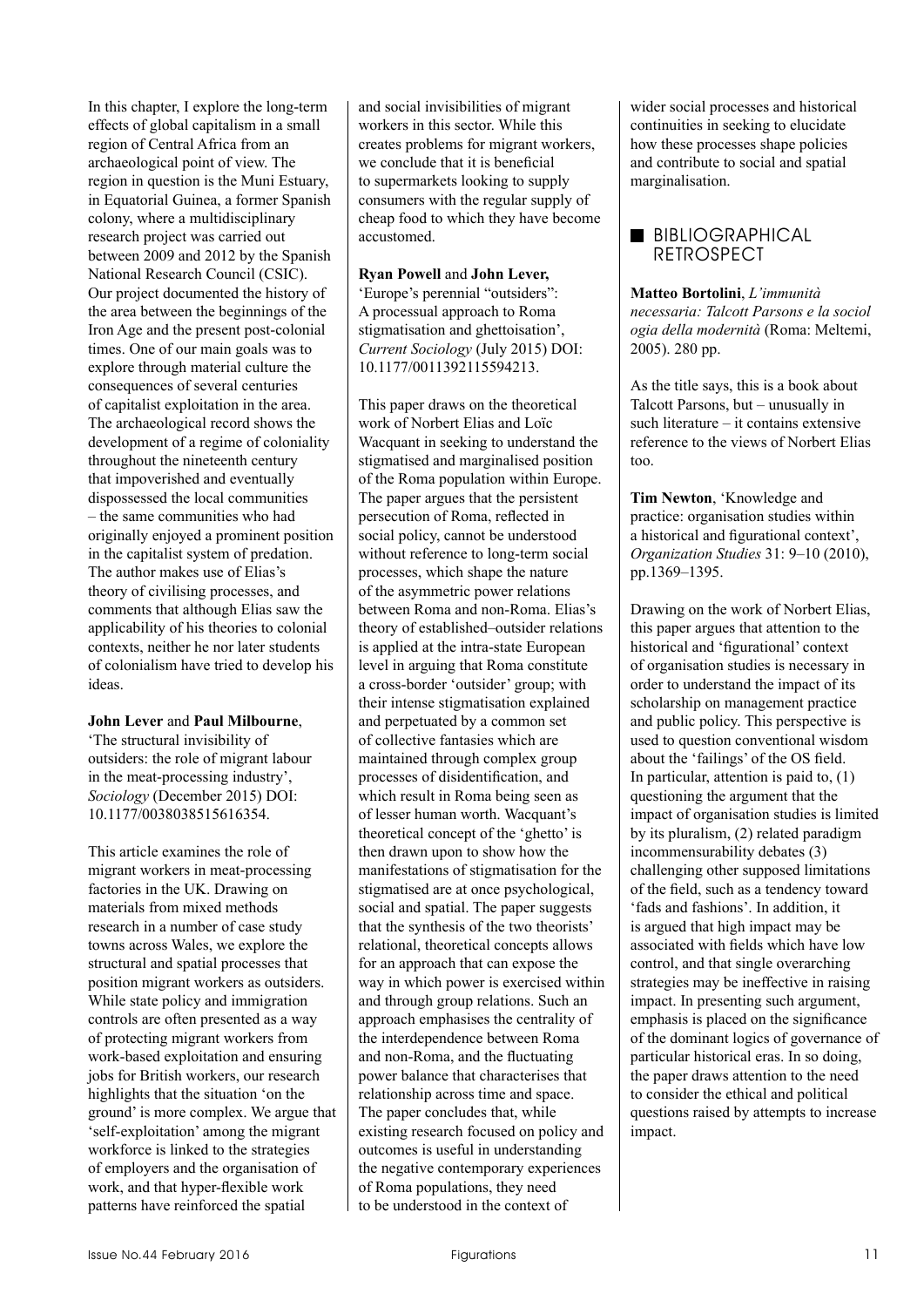# RECENT CONFERENCES

Social Character and Historical Processes: A Conference in Honour of Stephen Mennell

*Newman House, St Stephen's Green, Dublin, 7–8 January 2016*

The conference really began, in accordance with figurational tradition, in Dublin's official Elias pub, O'Neill's in Pearse Street, the evening before the official opening. The conference itself was held in Newman House, the historic building in which John Henry Newman founded the precursor of University College Dublin in 1854. More specifically, the plenary sessions



This happy and relaxed conference was the idea of Stephen Mennell's UCD colleagues Steve Loyal and Tom Inglis, and Barbara Górnicka and Katie Liston also played a large part in organising it. Despite Stephen's initially anxious response ('But who would come?'), about 60 of his friends turned up, from as far away as Australia, the USA and Turkey as well as Western Europe.



were held in the famous Physics Lecture Theatre, which features in James Joyce's *Portrait of the Artist as a Young Man*.

Colin Scott, Principal [Dean] of the UCD College of Social Sciences and Law, welcomed participants, Tom Inglis reminisced mischievously about Stephen, and then Robert van Krieken delivered the formal *Laudatio* – which was in fact quite informal, and included a selection of photos illustrating Stephen's career from infants school onwards. (Stephen had been duped

into doing the picture research for this, without quite knowing what use was going to be made of the results!).

After lunch, Stephen himself delivered a plenary lecture outlining his own intellectual development. The title, 'Apologia pro vita sociologica sua … how and why I became an Eliasian sociologist', contained an allusion to the title of a famous book by Cardinal Newman, but he began by explaining (on the advice of a classicist colleague) that the Latin *apologia* does not mean 'apology'. The text of this talk can be found on Stephen's website (www.stephenmennell.eu).

At the end of the afternoon session, a wine reception was hosted by UCD Press, and current and past members of the Editorial Committee of the Press joined us to recognise not just the completion of the Elias Collected Works in 18 volumes, under the General Editorship of Stephen Mennell, but also the founding of the Press by Stephen and Barbara Mennell in 1995.

On Friday, there were two further plenary lectures. Joop Goudsblom's was entitled 'The myth of historical sociology', they key point of which was (as Elias himself always argued) that 'historical sociology' is not a specific type of sociology – any more than is comparative sociology, as Durkheim noted – because all adequate sociology needs to be historical and comparative. The conference closed with a plenary lecture by Andrew Linklater, chaired by Stephen himself, on 'The "standard of civilization" in world politics' – a fitting



*Finally at ease... (C. Wouters, S. Mennell, B. Górnicka and R. Ó Ríagáin)*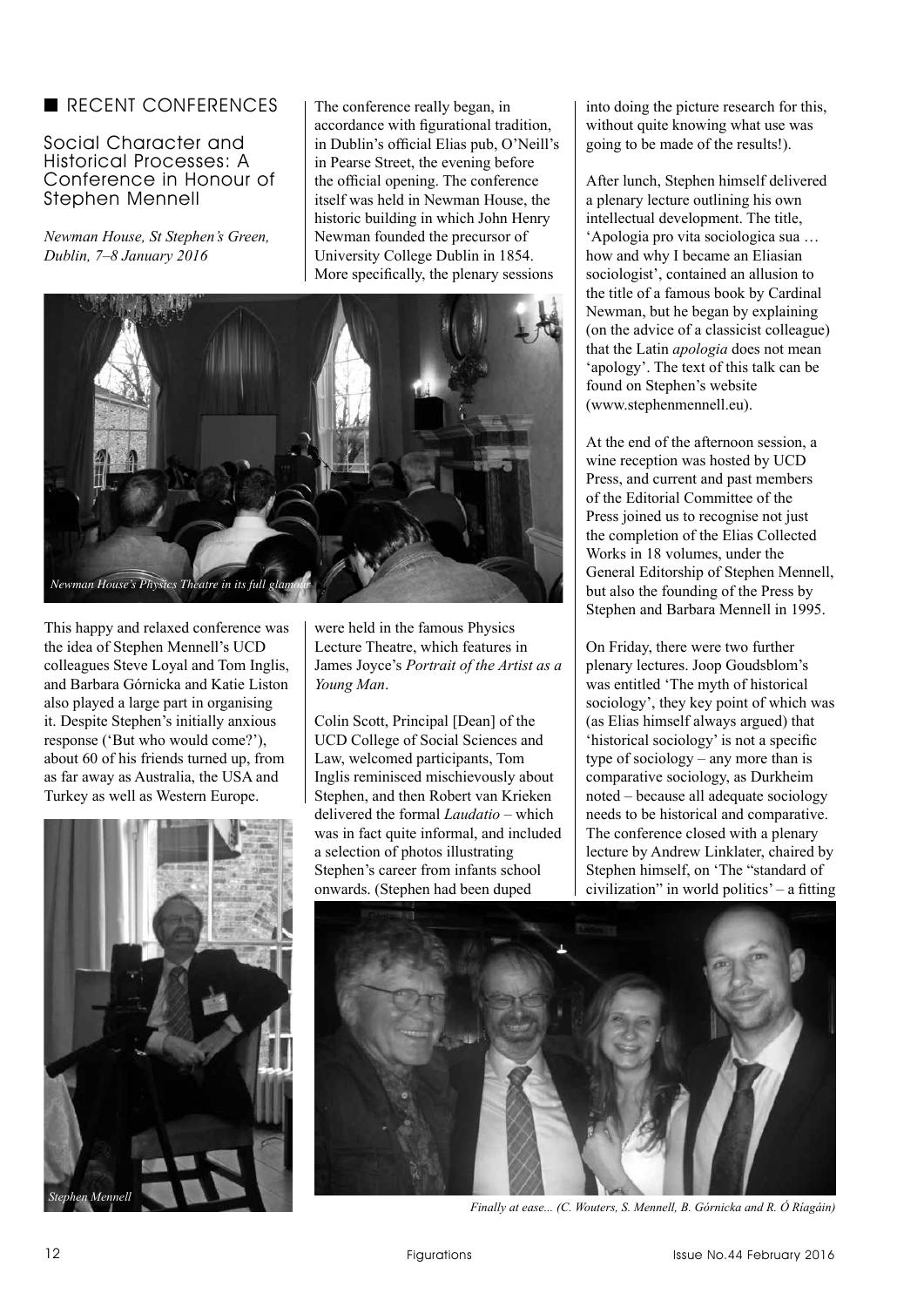

conclusion in view of the marked recent trend towards using Elias's ideas in understanding global affairs.

Due to the popularity of the event, simultaneous conference sessions listed below were also held:

#### **Session 1:**

*Florence Delmotte* 'When European Studies Meet America: How *The American Civilizing Process* enlightens the European Integration process' *John Stone* 'Steve Mennell on the Other Side of the Pond: Tocqueville, Elias and the Problem of Drink' *Nico Wilterdink* 'American Exceptionalism? The Growth of Income and Wealth Inequality within the USA and Elsewhere'

*Norman Gabriel* 'Robert Burns – the bawdy and the political' *Christien Brinkgreve* & *Rineke van Daalen* 'The Diversity of Social Character: Dutch Voices during Wartime' *Abram de Swaan* 'Civilization and compartmentalization in present-day Western society'

#### **Session 2:**

*Steven Loyal* 'Bourdieu's theory of the state: an Eliasian critique' *John Connolly* 'The Problem of Generations: Revisiting Elias and Mannheim'



*Daniel Klenbort* 'On Piketty's *Capital in the Twenty First Century*, on Eliasian Approach to a Blind Process: How Long-term Trends in Inequality Change the Way We See the History of the Last Two Centuries'

*Giselinde Kuipers* 'Paces of Change: Changing Tastes in Human Beauty and the Tempi of Social Processes' *Irem* Ӧzgӧren *Kinli* 'Decivilising process theory, shifting balances of figurational sociology and Le temps du loup (2003)' *Barbara Górnicka* 'From Darwin to Elias: A curious case of blushing'

#### **Session 3:**

*André Oliveira Costa* 'Body and Violence: Ruptures between Individual and Society' *Helmut Kuzmics* 'Social Habitus, Social Situations and the Role of Emotions: Comparing Elias and Collins on Violence' *Gad Yair* 'German Science – Israeli Science: The Effects of National Habitus on Scientific Work'

*Russell Ó Ríagáin* 'Lessons from Norbert Elias for the study of state formation and colonialism on the Atlantic Arc' *Gëzim Visoka* 'Norbert Elias and Statebuilding after Violent Conflict' *Godfried van Benthem van den Bergh* 'On the Idea of a Nation'

#### **Session 4:**

*Matt Clement* 'The Early Elias' *Robert van Krieken* 'Rethinking the Court Society: On the linkages between aristocracy, theatre, and celebrity' *Paddy Dolan* 'Self, habitus, figurational complexity, and relative equalization'

*Dieter Reicher* 'How to approach homicide-patterns with the civilizing theory?'

*Ryan Powell* 'Gypsy-Travellers, Roma and Social Integration in the UK: On the Centrality of Childhood and the "We-I Balance"'

*Behrouz Alikhani* 'The relationship between power and self-esteem, using the example of marriages of Bakhtiari tribes in Iran'

# Symposium: Figuring Organisations: People and Processes

*Business School, Dublin City University, 25 November 2015*

The following speakers gave papers at this one-day seminar on the relevance of Elias to the study of organisations:

Jennifer Smith Maguire (University of Leicester), 'Wine in China: making sense of a changing market with figurational sociology' Stephen Vertigans (Robert Gordon University) 'Elias in sub-Saharan Africa: figurational ways of understanding the failures of CSR in the oil sector John Lever and Stephen Swailes

(University of Huddersfield), 'People and process: at the court of talent management'

Paddy Dolan, (Dublin Institute of Technology), 'Organisational dynamics, pedagogical expertise and care for the child in Irish primary education' Stephen Mennell (University College Dublin), 'The constraints of organisation'

Ad van Iterson (Maastricht University), 'The effects of liquefying place, time, and organisational boundaries on employee behaviour: An Eliasian approach

John Connolly (Dublin City University, 'Power balances and control of advertising at Guinness: a figurational approach'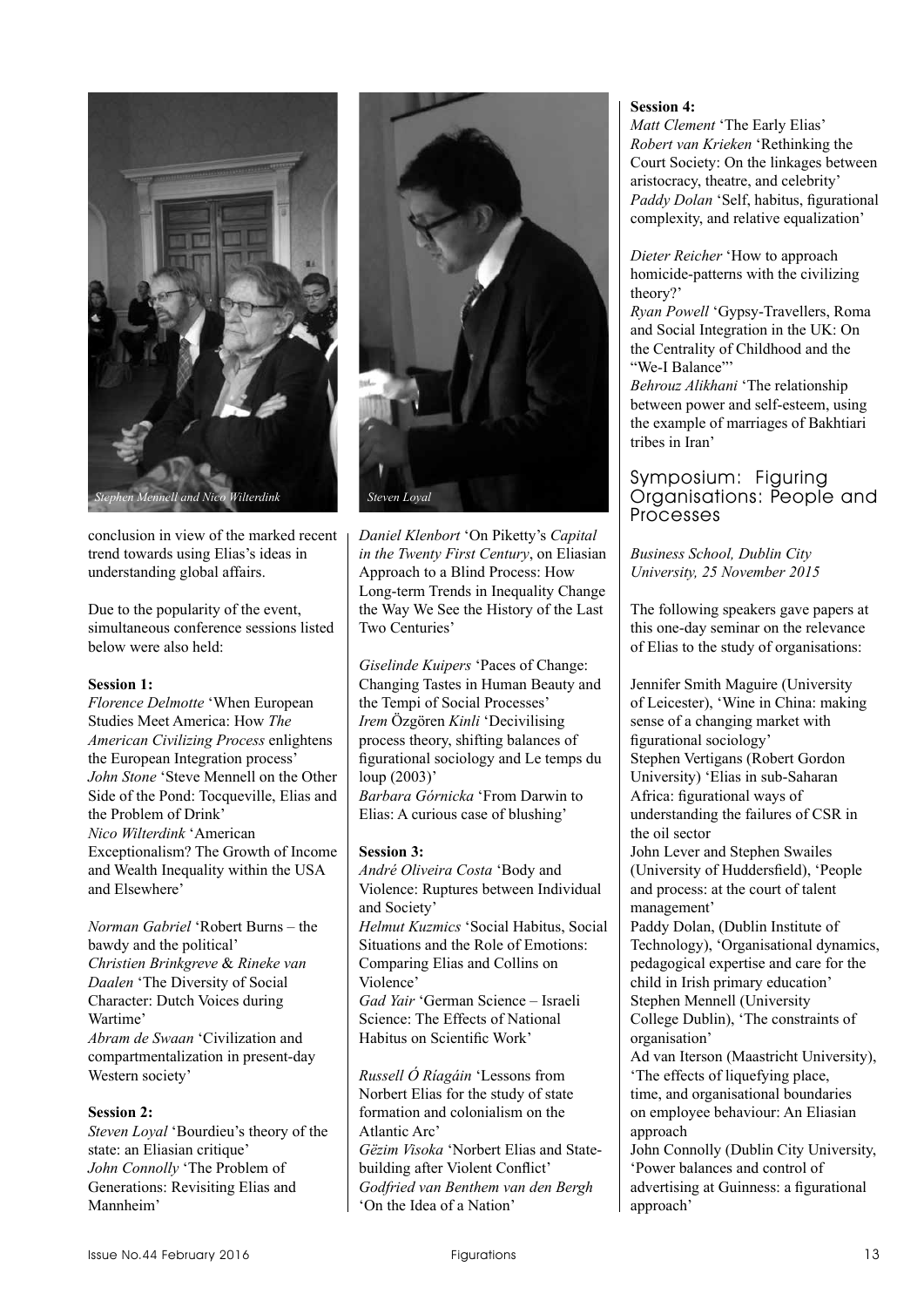# **FORTHCOMING** CONFERENCES

#### Changing Power Relations and the Drag Effects of Habitus: Theoretical and Empirical Approaches in the Twenty-First Century

*8–10 September 2016, Institute of Sociology at the Westphalian Wilhelms-University, Münster, Germany.*

#### **Orientation of the conference**

Sociologists study social processes that unfold through space and time, but also through the experience of people who are caught up in those processes. Social scientific theories and explanations must therefore always incorporate the dimension of experience; they are, so to speak, theories in five dimensions.

The concepts of power and habitus are pivotal in understanding social processes. Wherever people are interdependent with each other – whenever they have needs that only transactions with others can meet – there are power balances or ratios, which may be stable or fluctuating. relatively equal or unequal. The needs that people have of each other range from the material, through information or means of orientation, to the emotional.

As for habitus, people's 'second nature' – their cultural dispositions and personality traits – is shaped through their life experience, including their experience of power balances. Habitus formation and conscience formation – and transformation – are central components of social change, but they then feed back into the course of the processes that formed them. People's habitus, formed gradually in the past, may prove an impediment to contemporary social changes, but on the other hand may adapt well and indeed facilitate change: there are leads and lags and drag effects. These questions are central to sociological theory and to this conference: our concerns extend from the past to the present to possible futures.

# **Call for papers**

You are invited to submit abstracts relating to the suggested panels below. Proposals for new panels with a theoretical–empirical focus on contemporary issues will also be welcome.

# *Methodological and Theoretical Approaches*

Here the focus of attention will be on theoretical, empirical and methodological approaches to the study of the dynamics, directions and structures of processes of transformation, and on how the self‐ perceptions and self‐experiences of the people involved in such processes can be incorporated into sociological theories.

# *Work, Unemployment and Lifestyle*

In the past few decades, the living and working conditions of people have undergone enormous changes in differently structured societies. Through new waves of economic globalisation, technologisation and individualisation, traditional ways of organising life and work have lost their importance. The study of the structures and directions of these processes, on the one hand, and the study of self‐experiences of people affected by these rapid transformations, on the other hand, will be the main focus of this panel.

# *Education, Economy and Social Inequalities*

In recent decades we have also been able to observe processes of transformation in the fields of education and the economy, generally involving new patterns of equality and inequality. This panel will deal with dynamics, directions and structures of these processes, and with the self‐experience of people affected. Both dimensions should also be considered in different examples of social inequalities.

# *Environment and Health*

A major problem facing all human societies today is environmental deterioration and climate change.

Environmental problems are social problems, and therefore a topic for sociological reflection. How can sociological conceptualisation contribute to a reality‐congruent kind of understanding and explanation of the ongoing controversies on environmental issues? How do the people involved as decision makers as well as ordinary citizens estimate the dangers that could arise from these developments? What are the long‐term dynamics of these developments?

# *Social Conflicts, Immigration and Democratisation*

In this panel, by looking at various case studies, we will demonstrate how social conflicts, tensions and wars arise and develop. The question of how people thus affected experience these developments, themselves and their perceived opponents plays an important role as well. We also want to deal with the issues of immigration and integration which have increased, especially in the course of economic globalisation and emerging new technologies.

# *Global, National and Local Identities*

In the course of economic globalisation in recent decades, the topic 'identity' has attracted major attention in social sciences. In this session, we ask what kind of reality the term 'identity' symbolically represents and how this reality can be empirically grasped, on the basis of case studies from differently structured societies. At the level of self‐experience of the people affected, we will look at how the people in different societies experience processes of transformation in their identities: for instance, what does it mean to use concepts like 'crisis of identity' or 'European identity'?

# *The deadline for submission is 25 March 2016.*

To upload your short abstract, please log in to the website: http://go.wwu. de/53h9q

More conference registration details will follow under: http://ifs.wwu.de/ elias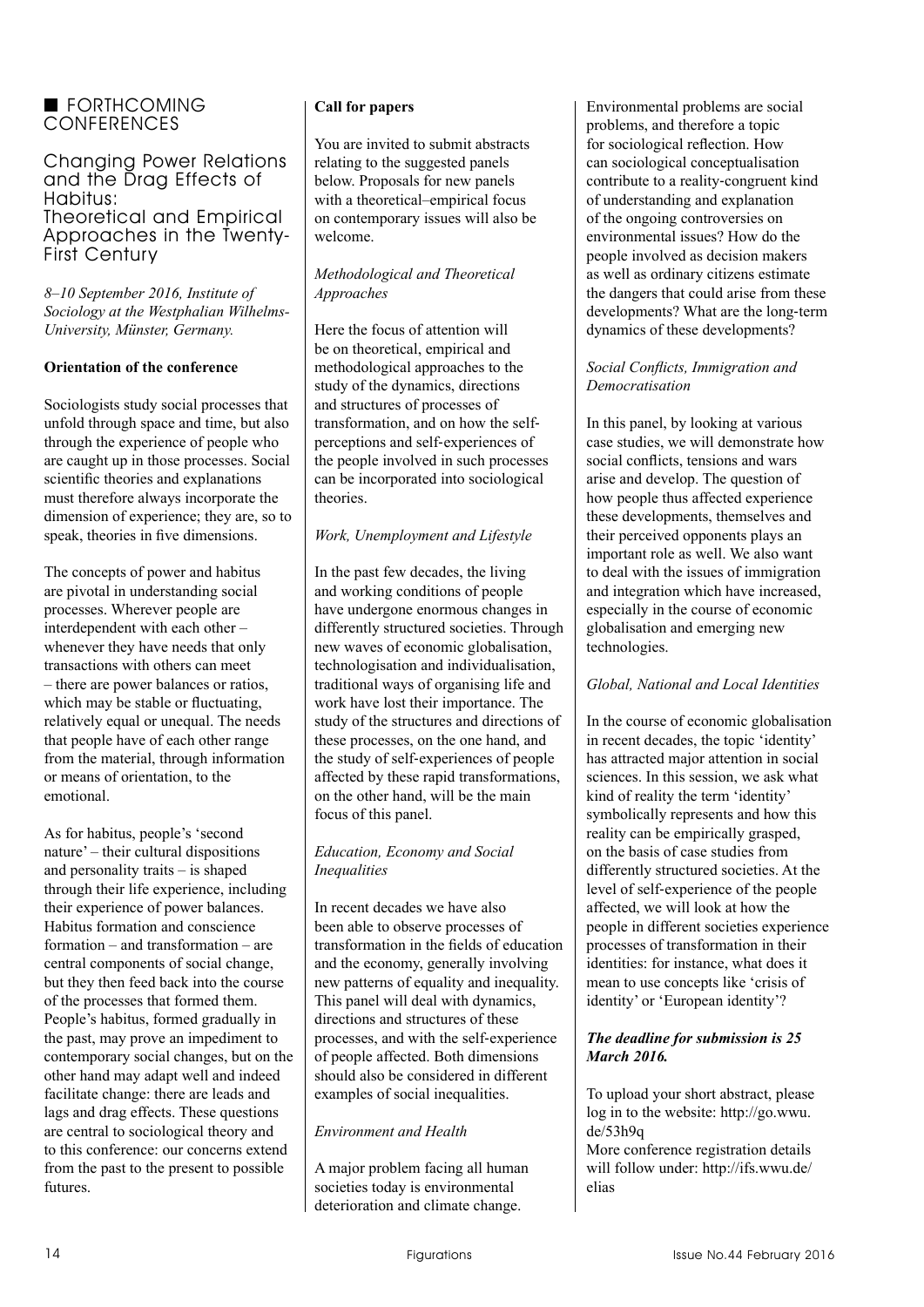#### **Organising Committee**

Prof. Dr. Stefanie Ernst, Dr. Behrouz Alikhani, Prof. Dr. Christoph Weischer, Dr. Damir Softic, all of the Institute of Sociology.

Comparative, Longitudinal and Historical Research Sessions at the 9th International Conference on Social Science Methodology (RC33)

*11–16 September 2016, University of Leicester United Kingdom*

#### **Session Topics**

The conference will host the following sessions on comparative, longitudinal and historical research: 1. Auto/Biographical Methods (Goodwin and O'Connor)

2. Methodologies of sociological discourse research (Reiner Keller) 3. Analysing qualitative longitudinal couple data. A comparative perspective. (Marie Evertsson and Daniela Grunow) 4. Researching Social Processes (Jason Hughes)

5. Process-Oriented Micro-Macro-Analysis: Mixing Methods in Longitudinal Analysis and Historical Sociology (Nina Baur, Eric Lettkemann, Jannis Hergesell and Maria Norkus) 6. Social Studies of Reproduction:

techniques, methods and reflexive moments (Nicky Hudson et al) 7. Effect of respondents' age on interviews (Susanne Vogl)

8. Contemplative methods meets sociological imagination. An enactive perspective for sociological inquiry and wise social transformation (Vincenzo Giorgino and Krzysztof Konecki) 9. Spatial Analysis (Nina Baur, Linda Hering, Jona Schwerer and Cornelia Thierbach)

10. Analyzing space and spatial externalities (Alexandra Wicht et al) 11. Monitoring Data Collection in International Settings (Ellen Marks) 12. Cultural response styles (Martin Weichbold et al)

13. Maximising Equivalence in Cross-Nation/Cultural Surveys Using the Total Survey Error Paradigm (Tom

Smith and Peter Marsden) Please check the Conference Website for a full list of sessions and session descriptions. Conference Website http://www2.le.ac.uk/departments/ sociology/research/rc33-conference/ rc33-conference

Please find further information on ISA RC33 (Research Committee on Logic & Methodology of the International Sociology Association) on http://www. rc33.org/

*The deadline for abstract submission extended to 21 February 2016.*

16TH SIPCS - International Symposium on Civilising Processes

*22–25 November 2016, Universidade Federal do Espírito Santo (UFES), Vitória, Brazil*

UFES is located in the coastal town of Vitória, in Espírito Santo state, in the south eastern region of Brazil. At the University, the Organising Commission will benefit from the support of the Postgraduate Program in Education, of the ProRectory for Student and Citizenship Affairs and of the International Relations Secretariat.

The conference is expected to attract up to 200 researchers from various fields, and will include up to 40 hours of academic activities: plenaries, panels, oral communications and workshops.

For those making travel arrangements, please note that the conference will begin in the evening of Tuesday 22 November. On the subsequent three days, main activities will start at 14.00.

Book Launch: We will organise a multiple book launch, in which all authors are invited to take part.

We also highlight our interest in mobilising joint book publications between national and foreign researchers to be presented at the event. Furthermore, the coordination of the event will also take measures to prepare dossiers for submission to national

and/or international journals. For that purpose, it expects the support of all the colleagues in identifying journals that might be interested in those dossiers. The will be a conference registration fee of USD 100. Participant are urged to seek fundinmg for their air travel from their own institutions in their respective countries.

For further information, email: simposiovitoria@gmail.com.